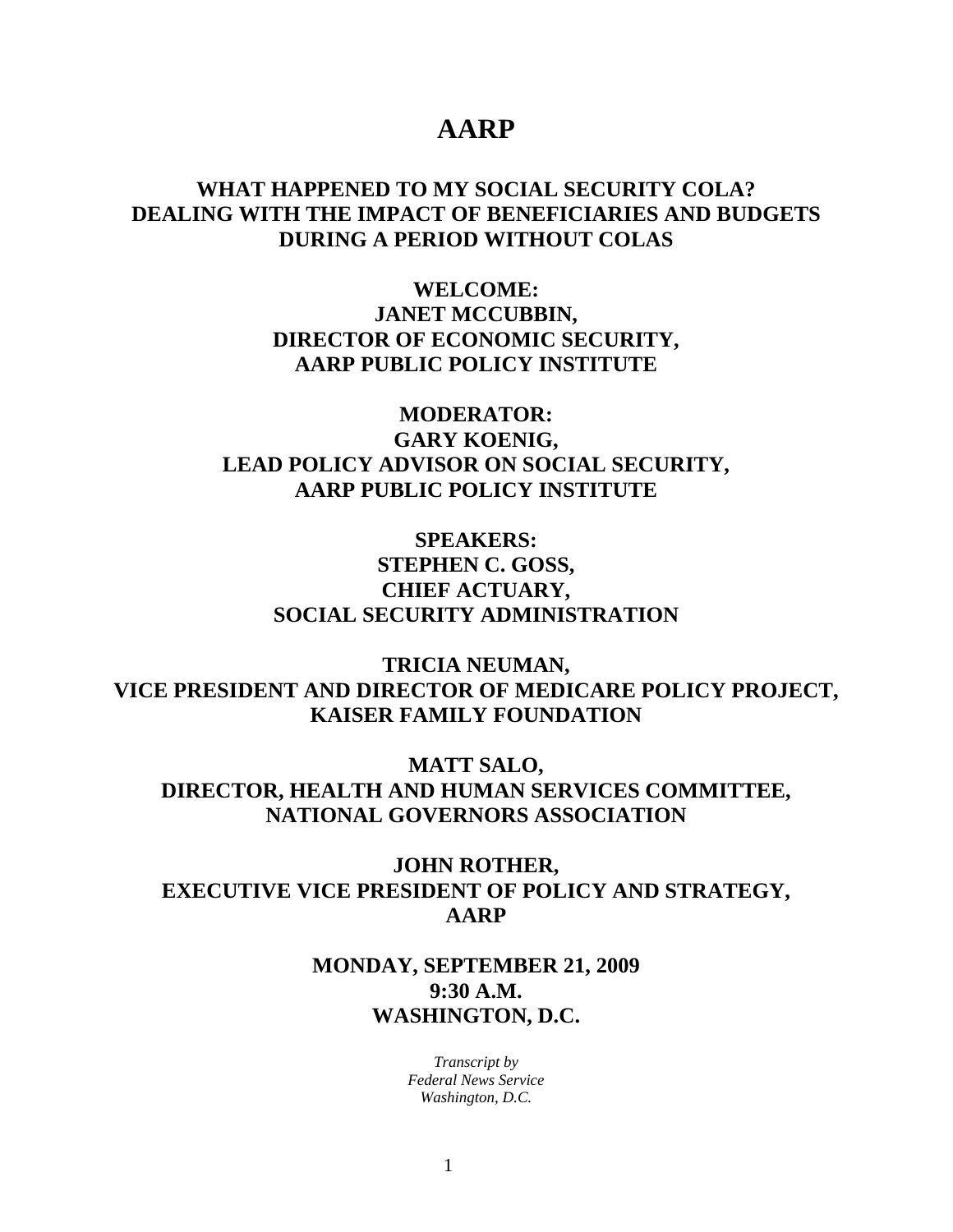JANET MCCUBBIN: Good morning and welcome to our forum: "What Happened to My Social Security COLA? Dealing with the Impact on Beneficiaries and Budgets." My name is Janet McCubbin and I am the director of economic security for the AARP Public Policy Institute.

The AARP Public Policy Institute is responsible for analyzing and developing policies on a wide range of issues related to the economic security and health of older Americans. As part of our efforts to promote the adoption of sound policy, we have hosted a series of AARP Solutions Forums. And these forums serve as a venue for exploring a wide range of ideas from multiple points of view. Our goal is that by delving into these issues together, we will make significant strides towards ensuring the health and economic security of workers and retirees.

I would like to make one housekeeping announcement before we begin our discussion today. The agenda in your packet indicates that our forum will end at 11:00. In fact, we have the room until 11:30, so we will have plenty of time for Q&A after the presentations. And hopefully, we will be able to get to all of your questions by 11:30. Our moderator today is Gary Koenig. Gary is the lead policy advisor on Social Security for the AARP Public Policy Institute. And I will turn the floor over to Gary now to begin our discussion.

GARY KOENIG: Welcome, and hopefully today's forum will be interesting and informative. In the next few weeks, the Social Security Administration will officially announce that there will be no Social Security COLA. And this will be the first time that that has happened since they started the automatic COLAs back in 1975. Unfortunately, this will probably not be the only time. Both the Congressional Budget Office and the Social Security Administration are projecting that there will be no COLA for the following year, which would be for benefits beginning in December of 2010.

When I first learned about no COLA, reading, I think it was, a trustees' report of the Congressional Budget Office report, I was surprised about all of the implications of no COLA. And reading through it, it was kind of like, who knew? Well, obviously, these folks over here knew. There were implications for a taxable maximum, the earnings test exemption, Medicare beneficiaries and states.

So the forum will begin with Steve Goss, who is a chief actuary with the Social Security Administration, who will talk about the history of the Social Security COLA, how we got to where we are today and the implications of no COLA for other aspects of the Social Security program. Next will be Tricia Neuman from the Kaiser Family Foundation. She will talk about the implications of not having COLA on Medicare beneficiaries. In particular, she will explain the "hold harmless" provision for Medicare Part B premiums and the implications for beneficiaries.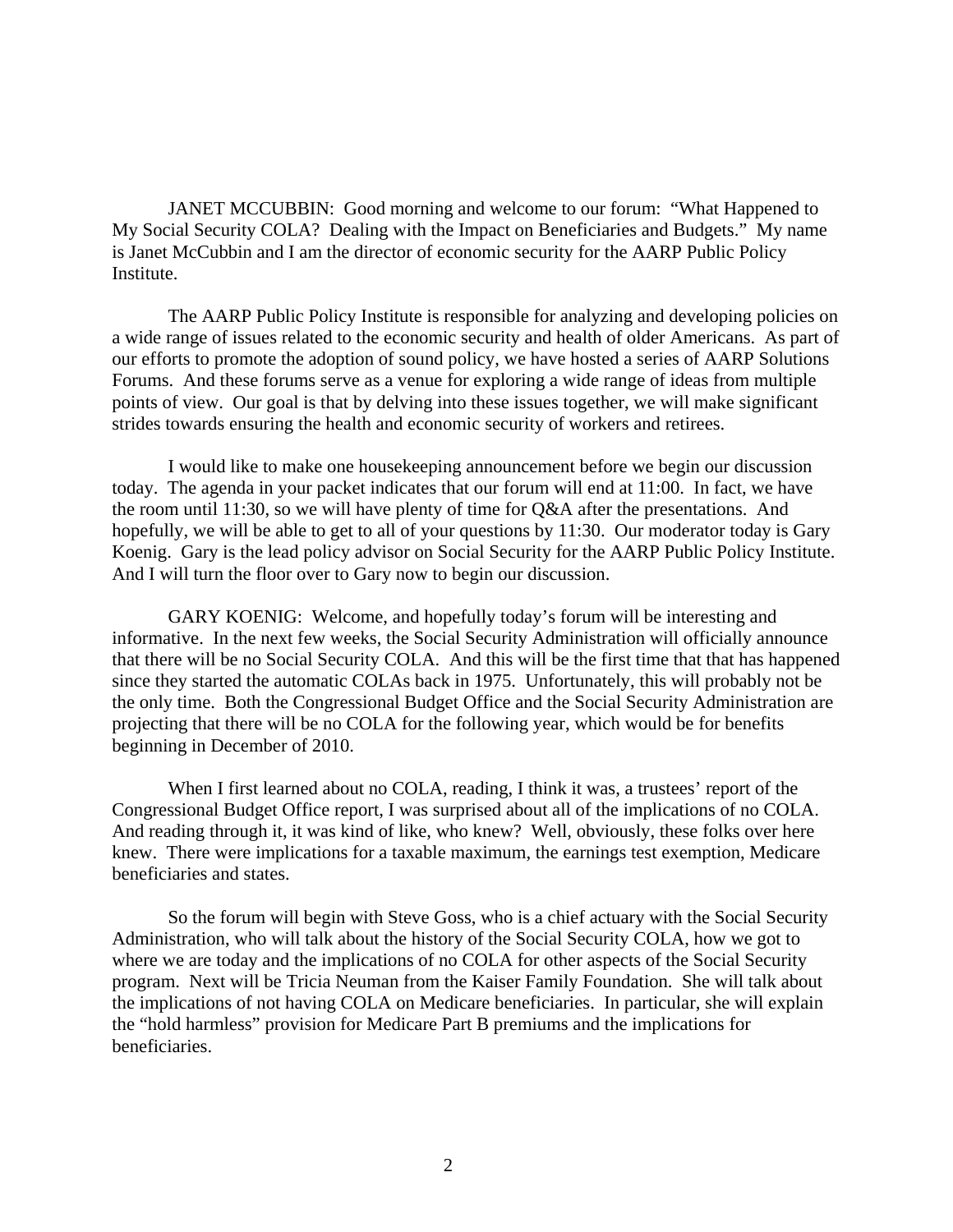And finally, we have Matt Salo from the National Governors Association, who will talk about how having no COLA affects the states. After Matt, what I will do is I will put up a slide showing some of the options that Congress is currently talking about. At that time, I will also invite John Rother up here to participate in a question-and-answers part of the panel. John Rother is the executive vice president of policy and strategy for AARP. And that should leave us plenty of time for questions and answers from the audience. So we will begin with Steve Goss.

STEPHEN C. GOSS: Thank you, Gary. The mike does work. And thank you also, Janet, and for the invitation to come here and talk to you all today. The COLA is currently an interesting idea – cost-of-living adjustment, which really is an adjustment for the rate of growth in prices, in the prices of things. There is some discussion, has been for a long time, about, is there a difference between the growth of a broad market-basket of just prices, or just, the cost of living, per se. But that is not really our topic today – hopefully another time.

Just a little history on what COLAs have actually been at Social Security: Benefits first started to get paid to people on a monthly basis by Social Security in 1940. But we didn't have anything like what we would call a cost-of-living adjustment until 10 years later in 1950. But it was a big one. You wait 10 years and it was really more than just a cost-of-living adjustment. It was also clearly by Congress, when you raise benefits by 77 percent, an indication that they thought just the general level of benefits should be a little bit higher at that point.

Since 1950, we had periodic, ad hoc COLAs. The Congress just, when it thought it was appropriate, would enact legislation. It was done about every other year, on average, between 1952 and 1974. And we had these periodic COLAs paying attention to what the cost of living was. And it wasn't until the 1972 amendments to Social Security that we actually had the socalled automatic adjustments that we all now are quite well-familiar with.

It specified that, starting in January of 1975, there would be the first cost-of-living adjustment. And it would be a cost-of-living adjustment with a so-called 3 percent trigger. In other words, only when the CPI managed to find its way to rise a full 3 percent over some prior period would you get a COLA. If it rose by only 2 percent or nothing or, as once in a great while happens, doesn't go up at all, then there would be no COLA.

So it was set up to operate that way on an automatic basis - first one would be in 1975. And it was at that initial legislation that what Gary mentioned occurred, that the legislation said that the increase in the taxable maximum – we oftentimes call the contribution and benefit base – for Social Security was going to be coupled to having a cost-of-living adjustment. If no cost-ofliving adjustment because the CPI didn't go up enough, we would have no increase in the contribution and benefit base. Same thing with the earnings test exempt amount and there were a few other somewhat more esoteric little items that do not automatically get adjusted if the COLA does not occur.

In 1973, there was another set of amendments, just a year later, that said let's have the COLA be June instead of January, just delayed for a little bit and altered also the computation quarter that is utilized for developing the CPI. The computation quarter is the months of CPI index that you look at and take the average of what the index is for those three months and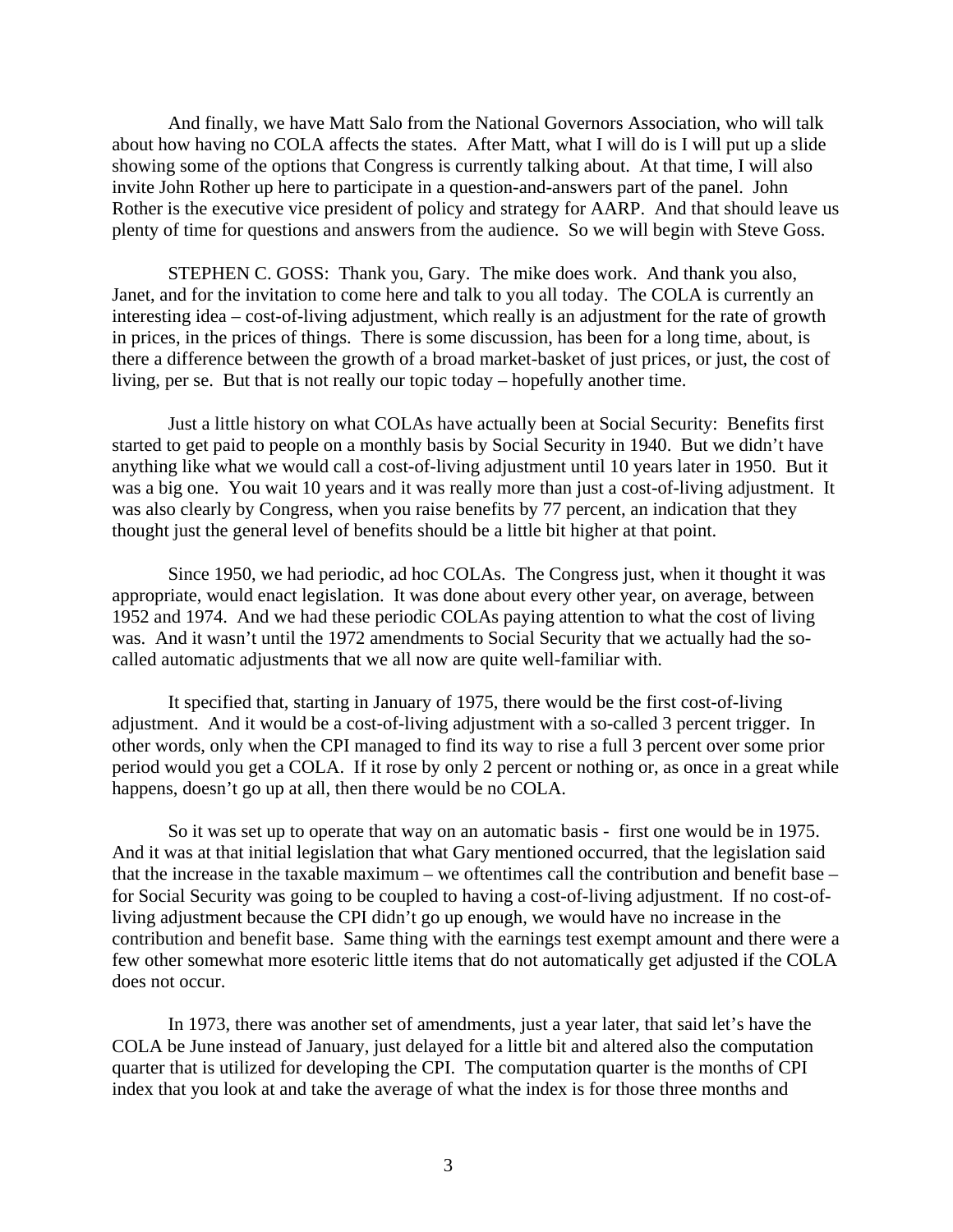compare it to a year earlier to see how much the cost of living, or the CPI, has actually really risen.

In 1977, something else happened, which BLS decided, you know, one CPI is just not enough. We had the CPI that we had had up until then, which then became known as the CPI-W. Actually, the CPI-W for urban wage-earners and clerical workers only covers about a third of our population. They developed a new, broader index, which covers well over 80 percent – actually over 85 percent – called the CPI-U, all urban consumers.

They introduced that. But it has been deemed at all points since that, because the cost-ofliving adjustment, again enacted back in '72, was enacted at a time when only the CPI – nowcalled CPI-W existed – that, in fact, that is what was intended. And so we stayed with the CPI-W. That could be changed only with legislation.

The 1983 amendments came along and made another little adjustment to the CPI and said let's not have the COLA apply for June benefit eligibility, but let's delay it to December eligibility. And that was, as you might guess, a way to save a little bit of money. Another item came in also in 1983, which was something we call a stabilizer provision. It has never gone into effect. It is questionable whether it ever will.

It is if our trust fund assets ever get to be less than 20 percent of the annual cost of the program, then we will look at a time that there would be a COLA, and if it turns out that the average wage went up by less than the price indexes, then we will give you the lower of the two. Again, we haven't been in a position – thank goodness – of having our trust fund assets drop down below 20 percent of annual cost. Right now, they are over 300 percent of annual cost at Social Security and we're looking in good shape for the moment.

The 1986 amendments did one final thing that has really evolved on this cost-of-living adjustment for Social Security, which is to remove that 3 percent trigger. And that was timely because otherwise we would have had no cost-of-living adjustment. In fact, from 1975 up to 1986, we never had any COLAs less than 3 percent, so we were okay. But we were scheduled to have only a 1.3 percent increase in CPI. For 1986, there would not have been a COLA. And Congress intervened as it often does and said well, we want to have a COLA after all. So they eliminated the trigger and we got the 1.3 percent COLA. We have had at least one more at that level since then.

However, for December 2009, it is virtually rock solid that we will not have any increase in the CPI across the period that counts for this purpose. And therefore, we will not have an automatic cost-of-living adjustment. This little graph here – I think this is maybe available in some of the handouts; you might enjoy just taking a peek – this just shows the history of what the cost-of-living adjustments have been.

Prior to 1975, of course, they were not the automatics; they are a little bit lumpier and more sporadic. Since 1975, obviously, they have occurred, so far, every year. And they vary a little bit less. You can see things like, you know, where the oil-induced big price rises occurred and then when we had had lower levels of price inflation.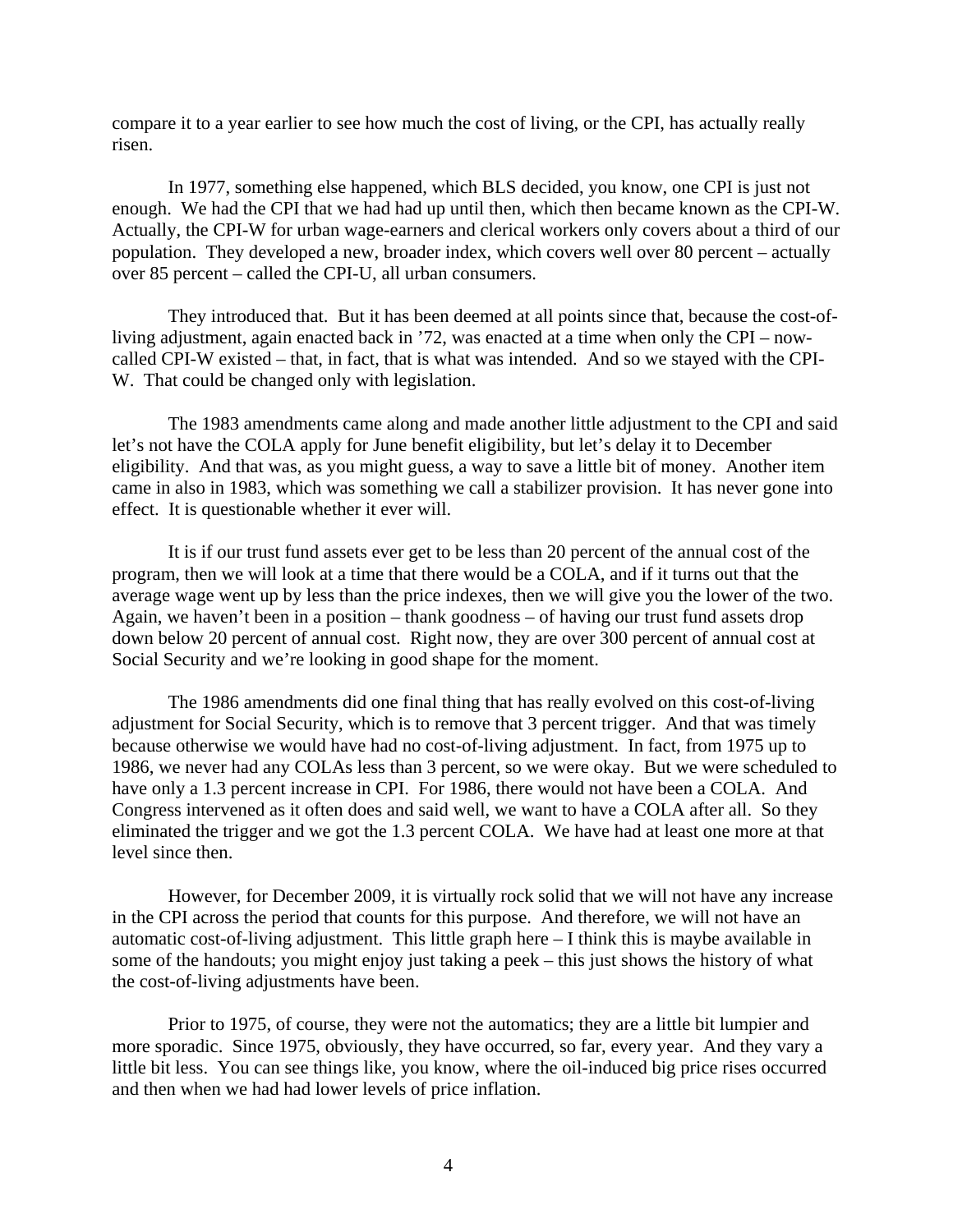This next slide is, you know, one of my favorites and one of the favorites of a lot of people who sort of looked at this to really understand why on earth we are in a position where we are, simply not expecting to have any cost-of-living adjustment this year. And if you can see on this graph, on the line that has the little diamonds, every fourth one is a big diamond. And the big diamond is a big diamond at that point because it represents the third calendar quarter of the year for this consumer price index for urban wage earners and clerical workers.

And the reason why that is important is because the law says it is only when the third calendar quarter of the year's CPI is bigger than the last time we had an increase third calendar quarter that we will actually have an increase for the cost-of-living adjustment. And you can see between the third quarter of 2007, which is the low one on the left, the big diamond, and the one that spikes up, the next one over heading towards the right. That is the third calendar quarter of 2008. There was a 5.8 percent increase.

And this is across the time when just by happenstance, everybody remembers something like \$4 a gallon for gasoline. Crude oil was 147 bucks a barrel. This surprised us. Our economists working on materials for the trustees report were expecting only a 2.7 percent COLA. We all surprised everybody. We got a 5.8 next to 3 percent that year. And we had it way up.

However, a funny thing happened on the way to the end of the year. By the time we got to December of 2008, you can see the little curve, which is the sort of like pinkish – I don't know what to call that color – sort of lightly purplish – fuchsia, the fuchsia line. (Laughter.) Thank you very much, Tricia.

And you can see that we had a spike down. In fact, we had a 5 percent drop in the CPI-W from the third quarter, which is what we base the 5.8 percent COLA on to December of that very same year just a couple of months later. Had we actually, by chance, been determining what cost-of-living adjustments were on the basis of December that year over the prior third quarter, we would only have had a 0.8 percent cost-of-living adjustment instead of a 5.8.

So you can see what happened because we based the cost-of-living adjustment – that nice big 5.8 percent – on that spike quarter that now the big question is when will we get above that again because the law reads that, in fact, we don't have a cost-of-living adjustment until we have a new computation quarter that is higher than the one upon which the last COLA was based. You can see our projection is for the next one that is the third quarter of 2009 – we are almost done with it – that it is going to be way below.

In fact, our estimate was that for the trustees, it is going to be about 2.7 percent below that third quarter of 2008. No increase there. In fact, if we really didn't have the restriction that a COLA can only be an increase, we would have a drop in benefit levels of 2.7 percent. That doesn't happen per the law. We can only have an increase, so that means zero. Actually, therefore, I guess zero is kind of a good deal compared to cutting benefits by 2.7 percent.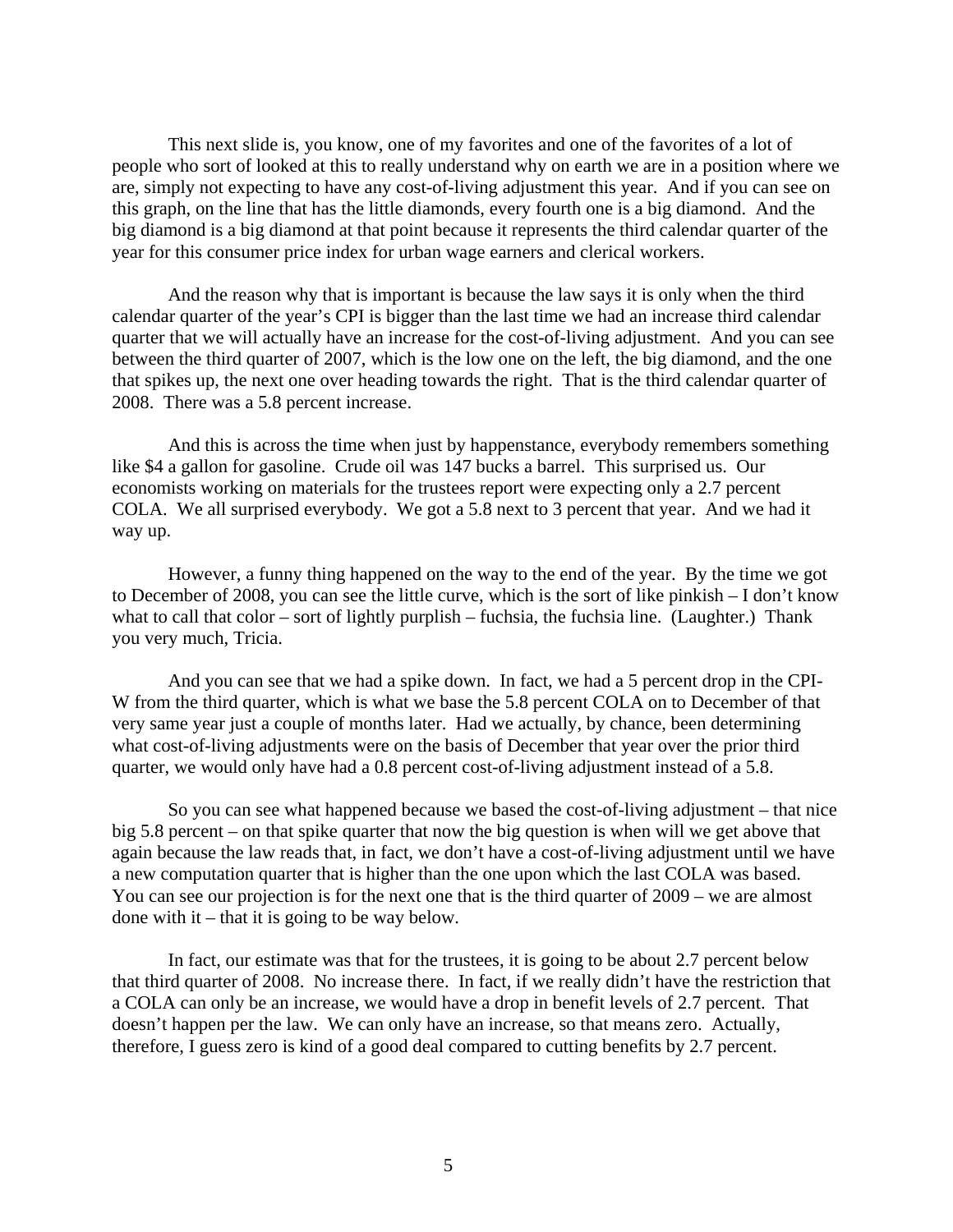Going forward, you can see what the trustees have were sort of the upper line going to the right. These numbers really settled about last December and were published last May in the trustees report. You can see by the time we get to the third quarter of 2010 – as Gary said, by the third quarter of 2010, which will determine the December 2010 cost-of-living adjustment – the second one in line – the trustees are still expecting to have the CPI lower than it was in the third quarter of 2008. So per the law, we will have two years in a row of no cost-of-living adjustments again really because we had such a big one in December 2008, it is going to take a while to catch up with where the COLA was – where the CPI was at that time.

There are two other little lines on here, which are the latest CBO summer numbers and also the mid-session review budget numbers from OMB. And you can see those numbers – actually, the CBO numbers track almost exactly where the trustees are to the third quarter of 2010 and then go a little bit lower and the OMB numbers are a little bit lower, too. I think in the latest numbers were the trustees said two zero COLAs in a row under current law. That is December 2009 and December 2010. CBO agrees, says two zero COLAs in a row. And I think OMB, at this point, has three in a row at zero COLAs. So we will just have to wait and see how this all plays out.

On this next slide, you can see in the little box – hopefully, it is visible to everybody in the room – that, in fact, what really happens – you can see in the little box on the left side the present wall with our limit that COLAs can only be a positive number – 5.8, we will have two zeros, then we go to a 1.4 percent COLA under the trustees' assumption. You can see if we didn't have that limit, where we actually would be with these cost-of-living adjustments, we would follow the 5.8 with a negative 2.7. That is the bad news. Then the good news is then we would have 1.8 and then finally a 2.3. Those are what the projected actual movements of the average price index are. But you can see on the left column, of course, what happens as a result of the limitations that we have operating.

Gary had mentioned earlier that the taxable maximum for Social Security, which is, for this year, 2009, \$106,800 – you only pay payroll taxes on the first \$106,800 during the year. And that without this restriction – that in the absence of a COLA – we would increase per the average wage in the country – our taxable maximum for 2010 would actually be going up to 110,100 and the following year to 111,000 for 2011 and then 2012, we project, you know, 114,900. With the restriction that is in the law, we will have to just stay at the \$106,800 for 2010 and '11, but we do catch up, just like we do with the COLA in 2012. Under current law, if nothing is done to alter things, then we project that we will get back to that same \$114,900 for the taxable maximum, but have been holding it at 106,800.

And you can see how for the trust funds, this is kind of a problem because not only do the trust funds not realize that 2.7 percent drop in prices from what has actually occurred since the 5.8 COLA went in, but also the trust funds then do not have the ability to tax up above the 106,800 because of the way the law is working. And that is why, I think, in the latest CBO projections, many of you are probably aware that they are actually projecting a small cash flow negative for Social Security in 2010. The trustees have a slight cash flow positive, wherever.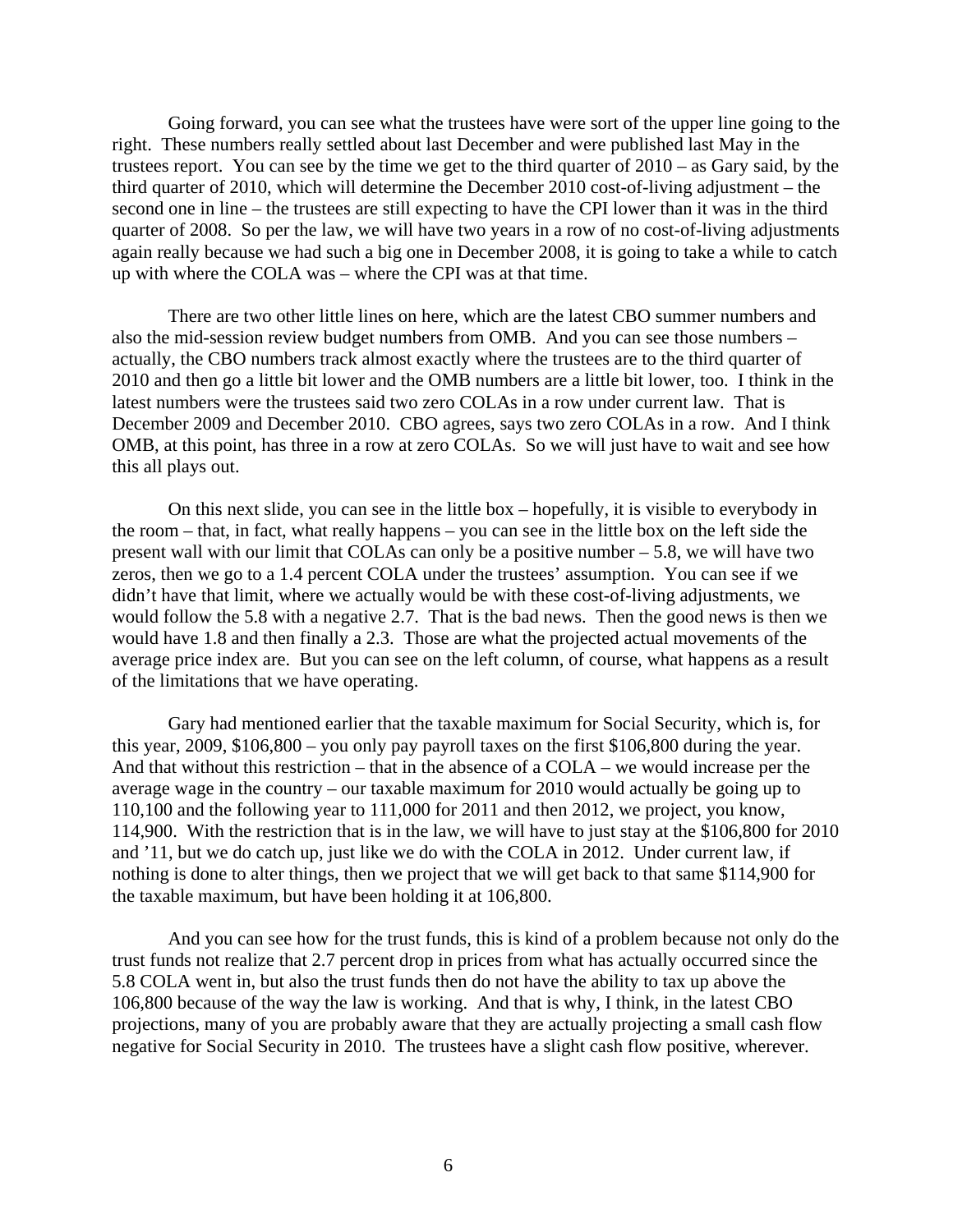The last thing I want to just put up here, which will be  $-$  I will put it up and then take it away really quickly because it will be a tease for what Tricia is going to be talking about, I think – which is, you know, what is happening with the Medicare premiums. And I only put this up just because these are the numbers that were consistent with the 2009 trustees' report. And Tricia might have more updated numbers on this.

But the actual increase without any limit  $-$  it is estimated if everybody were going to pay the increase in the Medicare Part B premium, we are told per the trustees' report that it would only go up a couple of bucks from \$96.40 to \$98.40. But because about 75 percent of people, roughly, will not be paying any increase in the Part B premium because they are not getting a cost-of-living adjustment – all the dominos flow in a row here – there would have to be a much bigger increase. Well, I will stop there and I will look forward to more discussion later.

TRICIA NEUMAN: Thank you, Steve. Thanks, Gary. Thanks, Janet. Thanks to AARP for putting together this forum to talk about a really important topic. I also want to thank my colleagues, Juliette Cubanski and Jennifer Huang, who worked with me on this presentation. This is a really important topic and it is a timely topic. And despite the fact that so much is going on in Capitol Hill right now and a lot of intense interest in health reform, there is also very much strong interest in this topic. So it is great that we are all here to talk about it.

I am going to talk about the nexus between Social Security and Medicare Part B. But before I do, I just want to sort of state that obvious, which is a point about these two programs, Medicare and Social Security, which together are such an important part of the financial and retirement security for so many people on Medicare. Issues that affect Social Security payments and issues affect Medicare Part B premiums really are quite important to people in the program, many of whom live on fixed incomes, many of whom rely on Social Security as a primary source of their income. So I think that is an important, sort of, context for this discussion.

Okay. What is the connection? Most people on Medicare elect to have their Part B premium deducted from their Social Security check. That is kind of a practical way of paying their premiums. And in a typical year, here is what happens. Social Security Administration says there is going to be a COLA. And Social Security checks increase by some amount. Medicare premiums generally increase, too. And premiums generally cover 25 percent of Medicare Part B spending. That is set in the law.

But usually, the increase in Social Security checks, based on the COLA, is more than the increase in the Part B premium. So each year in a typical year, Social Security checks go up. But as you have just heard, 2010 and maybe 2011 and I don't know about the following year, are anything but typical years because there is not going to be a COLA.

Now, under current law, there is a provision that was put in place mainly to help people with relatively low Social Security checks called the hold harmless provision. And what this says is that for any Social Security recipient, their Social Security check cannot go down as a result of an increase in Part B premiums. And really, that affects people who have relatively low Social Security payments because they are the ones who might experience a reduction due to an increase in the Part B premium if their COLA increase is relatively small.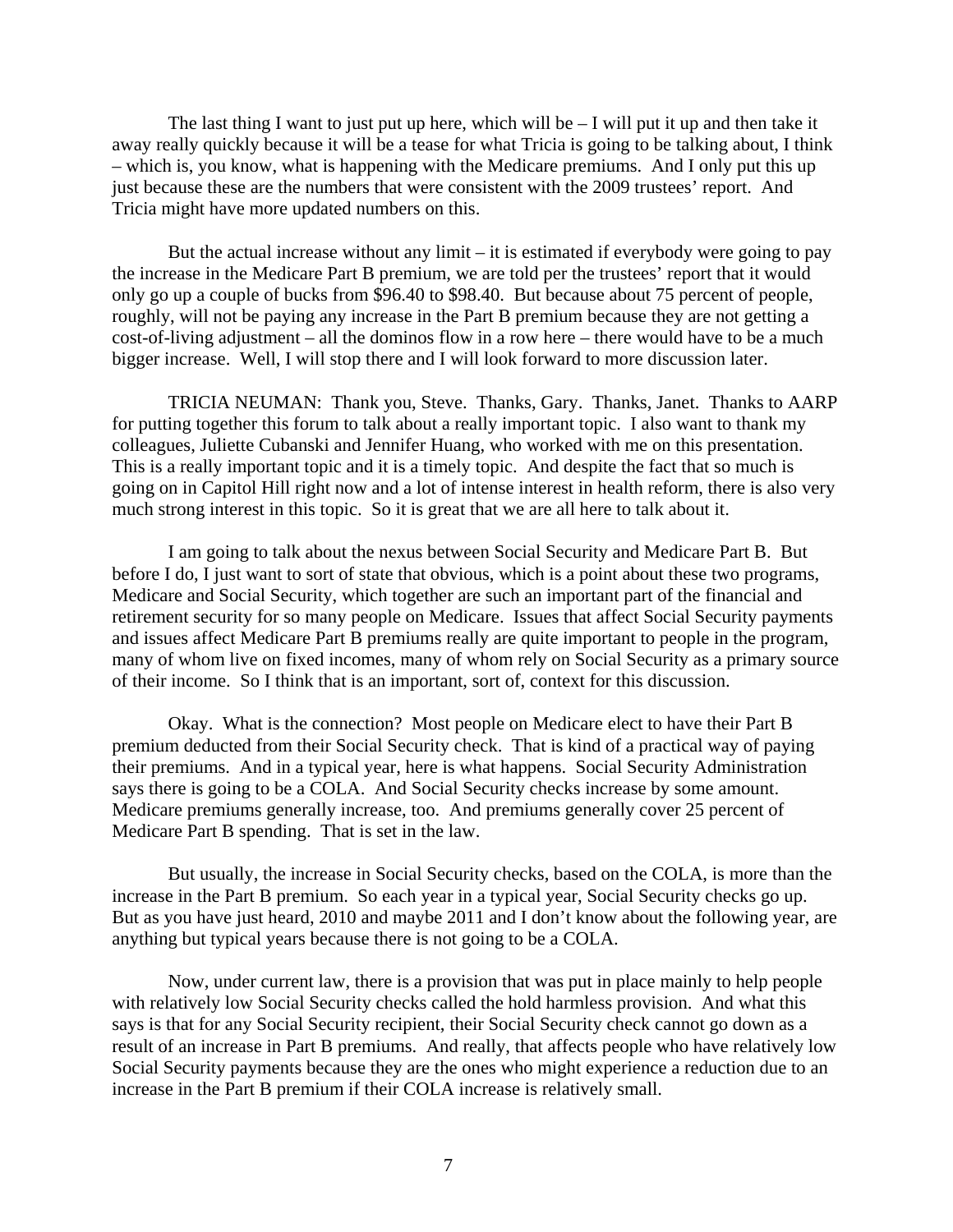What I am going to do is walk through some examples to make it concrete because I know I have just described a formula and it is always easier, at least for me, to walk through it with people to see well, how exactly does this work. Okay. So let's take John – a really clever name. So here you see John has a Social Security payment of a little bit more than \$1,000. I used 2007 as an example.

With a small increase in the COLA, his Social Security check increased by a little bit more than \$24. That year, the monthly Part B premium increased by \$2.90 per month, just a little bit. As you can see in this example, the increase in the Social Security COLA was far greater than the increase in the Part B premium. This is business as usual. This is what normally happens. His Social Security benefit goes up.

Okay, let's look at Helen. Helen benefits from the hold harmless provision. Helen – and we picked a year which had a relatively high Part B premium increase to make this point. Helen received a monthly Social Security benefit payment of \$349 per month in 2004. With the relatively small increase in the COLA, her Social Security check increased by \$9.42. But that year, Part B premiums increased by more than \$11 per month. Helen was protected by the hold harmless.

As you can see here without the hold harmless, Helen's Social Security check would have gone down. That is in essence how the hold harmless works. And that is exactly the type of situation that it is intended to prevent. Well, actually, this is the situation it is trying to help. Okay. As Steve mentioned, not everybody is affected by the hold harmless. So if you look at this pie chart, what you can see – and this is a distribution of the Medicare population.

Most people on Medicare are protected by the hold harmless. That is the 75 percent, bright orange, big segment of the pie. There are certain groups of beneficiaries who are not protected. Let's walk through who they are. The first group would be new enrollees. These are people who come onto the program. Well, they didn't have a Social Security check in the year before, so there is no way their Social Security check can go down, right? Okay. They are not on Medicare. They are not on Medicare.

MS. : In the first year they go on Medicare.

MS. NEUMAN: In the first year that they go on Medicare, if they were receiving Social Security payments, then they would be affected. That group would be affected because they were receiving Social Security. So I am talking about the group of people that go onto Social Security and go onto Medicare.

Next group, people who pay the high-income Part B premium. This is people with income above \$85,000 for individuals and twice that much for couples. And the other group are people who are dually eligible for Medicare and Medicaid for whom states are paying premiums. And Matt is going to be talking about that group because this is obviously a big issue for states who are concerned about the fiscal burden of paying the Part B premium.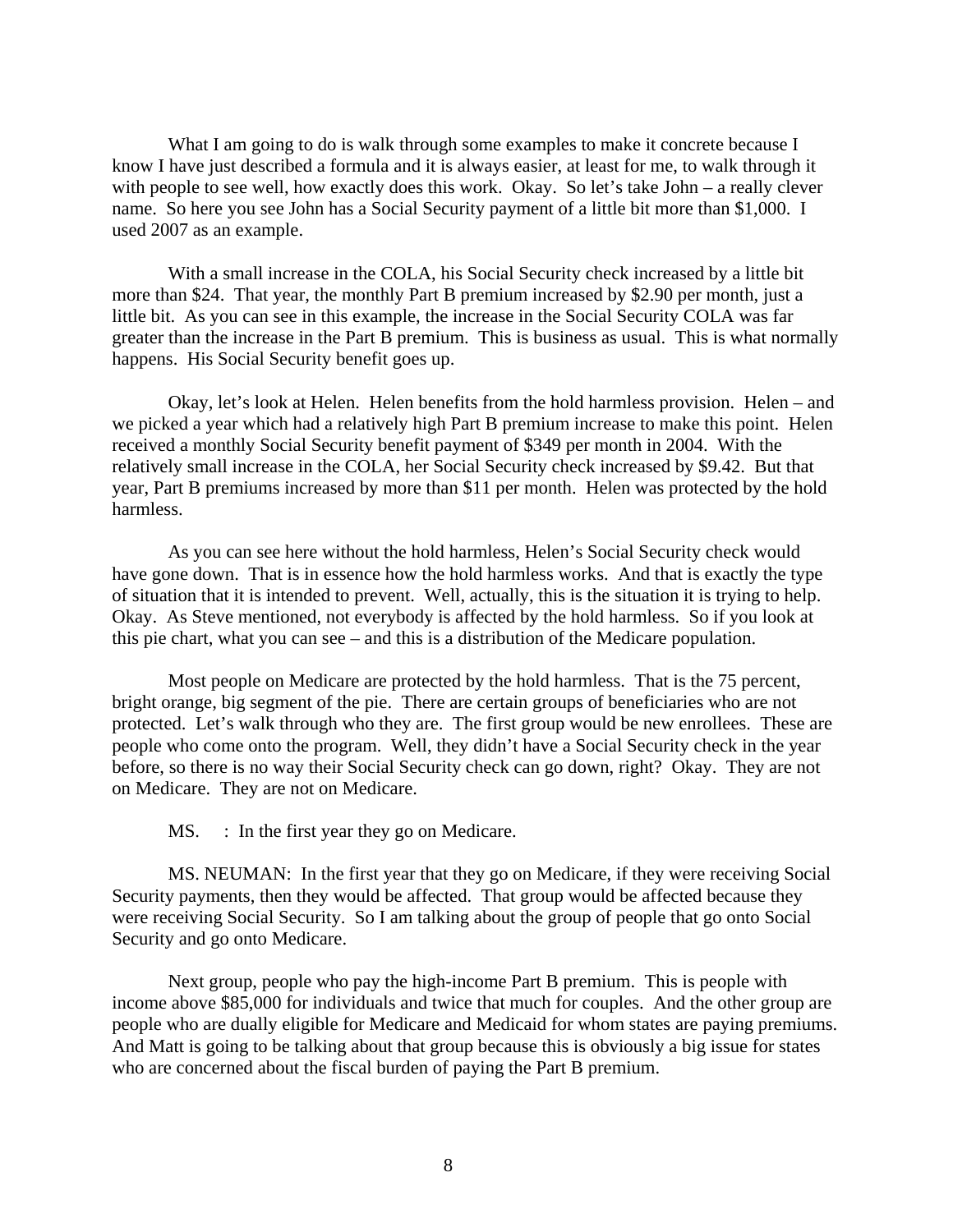Now, the point of this slide is that remember I said earlier that people who – beneficiaries are responsible for 25 percent of Part B spending. And that gets built into the premium. If 75 percent of people on Medicare aren't going to see a premium increase, it is the smaller segment of the Medicare population who get a premium increase because they are bearing the cost themselves. And that is why you are going to see steep increases in a second.

Okay, so these are the same numbers I was happy to see that Steve showed because if they were different, his would have been right. He is the actuary. I am not. The bottom line here shows what the premiums will be for people who are protected by the hold harmless. So in essence, they are going to be paying \$96.40 for 2009, 2010, 2011 and then once there is a COLA, there will be a bump up to \$111.50. Okay.

The top orange line shows what happens for the 25 percent of beneficiaries and states who are responsible for the higher premium. And what you can see is the increase that goes from 96.40 in 2009 up to \$104.20 in 2010, and then a big bump in the following year to \$120.20. So there is really quite a disparity between the two groups as a result of this provision.

Okay, so my third example is what we are calling inequities in premium payments for notch boomers. And for those of you who remember the notch babies, you will remember that that was kind of a dicey issue because it raised all sorts of issues of a sense of unfairness. So in this example, we have a husband and wife. And we have the husband, Bob, who starts to collect Social Security payments and enrolls in Medicare in 2006. He pays his premium. It is deducted from his Social Security check. And in 2010 and 2011 with no COLA, he is protected by the hold harmless. His premium is \$96.40 for the following years.

But then there is his wife, Mary. Mary turns 66 and she is going to start collecting Social Security. Based on current projections, her monthly premium, as we just saw, will be a little bit more than \$120 per month. So even though they are getting the exact same benefits, husband and wife, they are enrolled and signed up for Medicare, they are paying completely different premiums as a result of this formula, which protects people who are collecting Social Security in the preceding year.

Another issue – so that was all Part B, remember? That was all related to Part B and the connection between Part B premiums and Social Security payments. There is another issue today, which has to do with the Part D premium because the hold harmless has no connection to Part D premiums. So there is nothing in the statute that says that Social Security payments won't go down as a result of increases in Part D premiums. And that could mean that people on Medicare who are collecting Social Security could still see a reduction in their Social Security check, even with the hold harmless provision if Part D premiums go up. And I think we will be hearing maybe later this week, in fact, what is going on with Part D plans for 2010.

Okay, so when you look at Part D, this looks at the distribution of the Medicare population by who is in Part D to get a sense of how many people could be affected. And you can see here, there are about 26.7 million people who are enrolled in either a Medicare Advantage Part D plan or a standalone Part D plan. About 40 percent of this group of people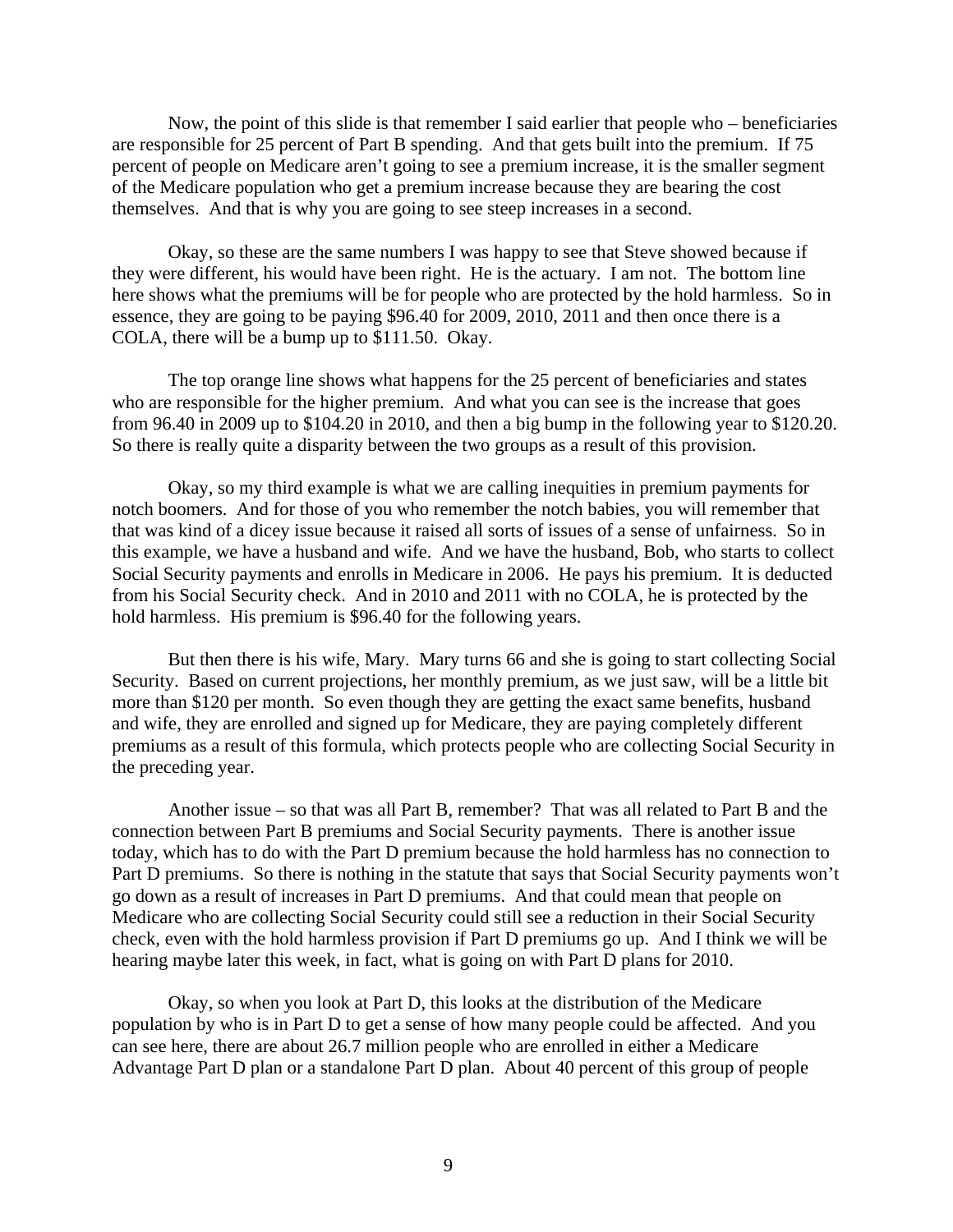elects to have their Part D premiums deducted from their Social Security checks. Their decision to see if it makes it easier – and for some, it makes it easier for them to make their payments.

The issue here is if their Part D plan has an increase in its premium next year, they could see their Social Security checks go down. And this will be something that is not uniform across people because plan premiums change. It is very specific to the plan. We don't know what is going to happen this year. But I can show you what happened last year.

So this looks at some of the most popular plans that were offered in 2009 and 2008. And what you can see is the bump up in premiums that occurred from 2008 to 2009, some bigger than others. But for all the popular plans, increases ranging from \$2 to more than \$15, that would get reflected in someone's Social Security check unless they were in the low-income subsidy benchmark plan and were receiving low-income subsidies. So there is very good reason to think that people will see a reduction – many people will see a reduction as a result of Part D premium increases that would not be addressed by the current law hold harmless provisions.

So this is an issue sort of going back to where I started. You know, this is an issue because many people on Medicare are living on fixed incomes. And when we have looked at what has gone in the connection between rising health-care cost and incomes, what we have seen in Medicare is that health-care costs consume a larger share – have consumed a larger share of beneficiaries' incomes over time.

So that is why, you know, this issue of rising premiums and flat Social Security payments are a real concern. So I think we see we have a year of an un-COLA. There are options that are under consideration. And I look forward to talking about the options when we are all done.

MATT SALO: All right, thank you. I am Matt Salo with the National Governors Association and I am pleased to be here. I certainly enjoy following both Stephen and Tricia because I think they have laid out by and large all the relevant information, all the important charts. I am not going to do charts. I am not going to do PowerPoint. But just to, sort of, unravel the mystery that you may have wondered at the start of this session – what on earth is the relationship between Social Security COLAs and states? And hopefully I can do that relatively succinctly.

And I think Tricia did a very nice job of sort of explaining the connection between Social Security and the COLAs and its relationship to the Medicare Part B premiums. And what I will do is talk about the nexus between Medicare Part B premiums and the Medicaid program, which is financed in large part by the states. And if you haven't had a chance, I definitely commend the issue brief that Tricia put together that is in your packet on this issue. It is very, very useful and contains a lot of the background and some of the things I am going to mention.

And, you know, one of the key points is, as Tricia pointed out in one of her charts, is that although by and large, most Medicare beneficiaries are going to be held harmless from the impact of no COLA, there is that small segment that is going to have a disproportionate impact. And for that small segment, what you will see in one of our charts is the Medicare Part B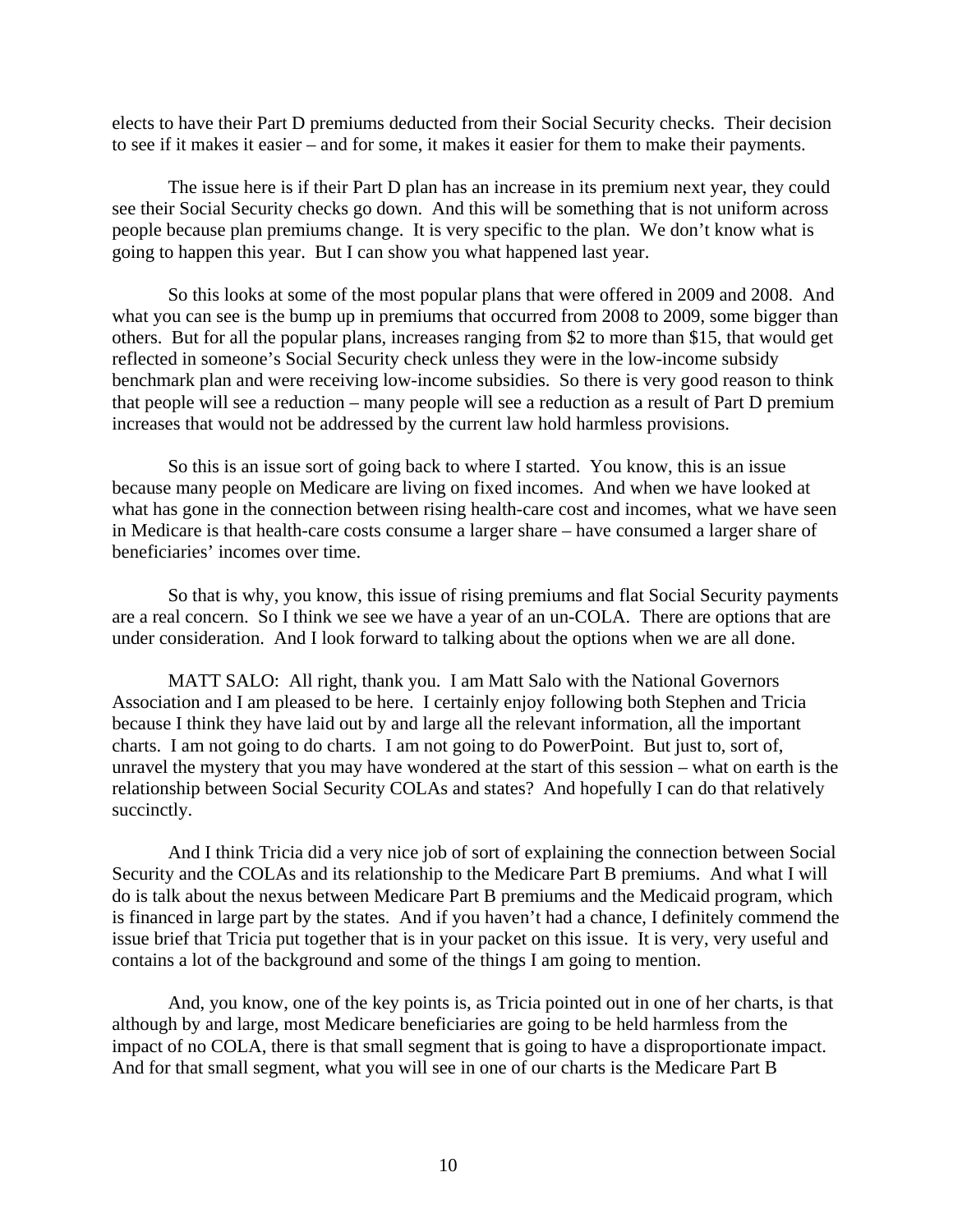premium going from \$96 to \$120 in 2011. That is a 25 percent increase. You know, by and large, most people are held harmless. However, here is where the states get in.

Tricia mentioned the dual-eligibles. I am willing to bet that the dual-eligibles is the most important health care issue that no one knows anything about. This is a population who, because they are both over age 65 or disabled, are eligible for Medicare and because of their low income are eligible for Medicaid – dually eligible for both programs.

And it is fascinating to look at how this program or how the health care for these individuals is being financed. And what you see is if you actually look at utilization of health care, at spending, the Medicare program is – I don't know if it is a stretch to say it is largely irrelevant for this population. But it certainly does not come close to providing all of the things that this population needs.

And so what you have is Medicare provides its benefit package to everyone on Medicare. But it does have premiums. It has co-pays. It has deductibles. It has limits on its acute care coverage. It has certain types of things like mental health treatments that largely it doesn't cover. And then sort of the elephant in the room, long-term care, which many people may think Medicare covers or should cover, but largely does not.

And in each of those areas, for low-income Medicare beneficiaries, it is the state Medicaid programs that pick up all of those costs. So it is the state Medicaid programs that provide all of the long-term care for the dual-eligibles, provide an enormous amount of acute care and provide coverage for Part B premiums and for other co-pays and deductibles.

And just to, sort of, get a sense of what the magnitude of this is, the dual-eligible population is relatively small. You know, roughly 7 million people or so. And you compare that to the Medicaid program at large, which covers – I think the most recent Kaiser numbers are like 58 million people, something like that. So you have got a relatively small population of lowincome seniors, 7 million out of a 58 million person pool. And keep in mind that Medicare is their primary health-care benefit. They get everything that Medicare offers.

Medicaid in the state budgets – Medicaid spends 46 percent of its entire budget on this population, 46 percent. And I think that speaks to – it speaks to a lot of things. It speaks to, you know, how the Medicare program isn't really very helpful for this population. But it speaks to the extent to which states are financially responsible for making sure that this population gets what it needs in a timely manner.

And we can – I think it is probably a discussion topic for another day to talk about Medicare reform, Medicaid reform and reform of health care for the dual-eligibles. But the importance for this conversation is that when we talk about this nexus, when we talk about the population who is exempted from the COLA penalty who will be held harmless, you are talking about a population of 7 million people. In 2011, the increase in the Part B premium, about \$30, you know, so that is – you know. What is that – it is \$25 a month, \$300 a year times 7 million people. That is a couple billion dollars in 2011. And that is \$2 billion that state budgets and the state Medicaid program will be responsible for.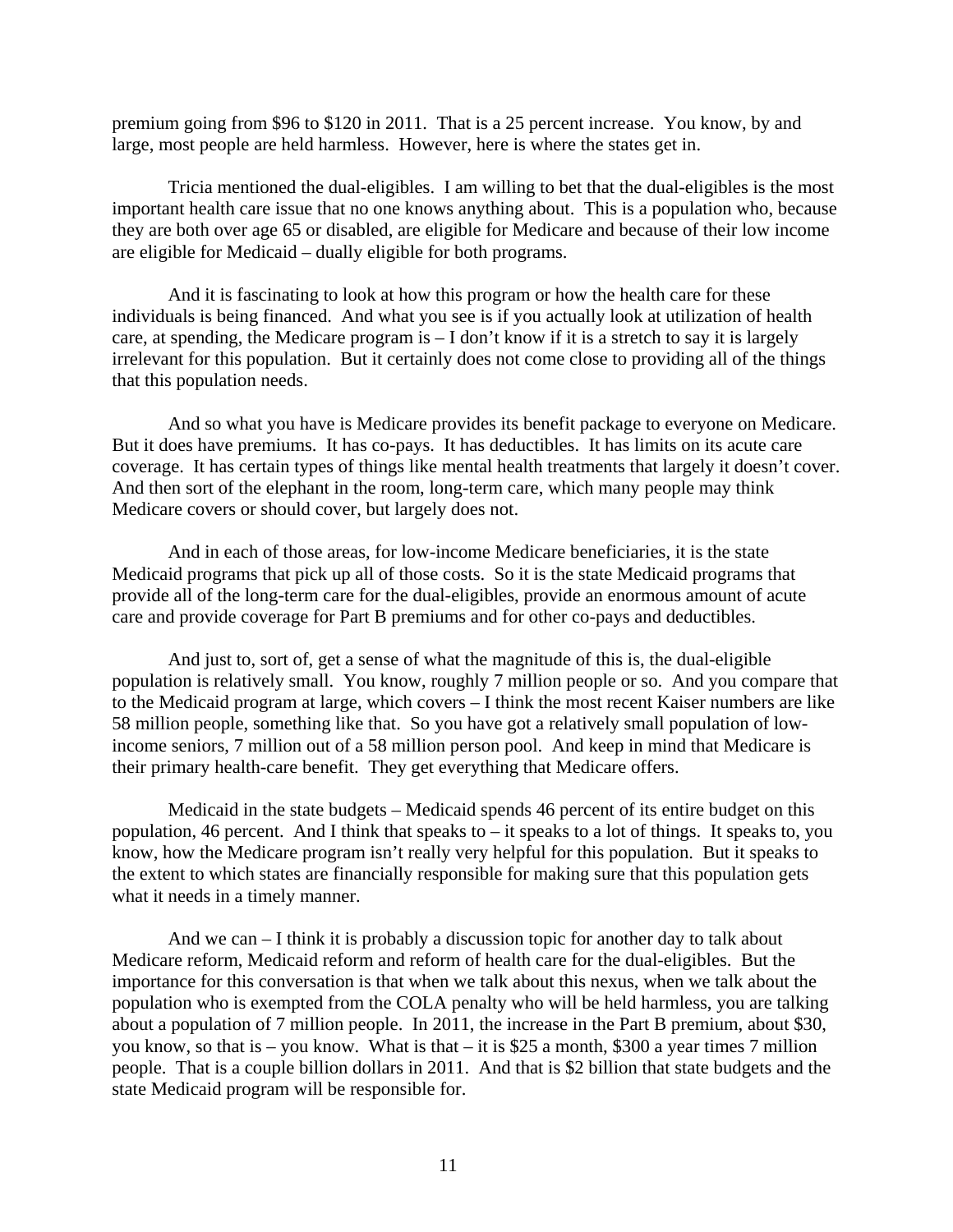And unfortunately, not that it is ever a good time to take on \$2 billion worth of new fiscal responsibilities, but I can guarantee you that 2011 is not going to be one of the better days for it. State budgets are not in very good shape right now. I mean, we are certainly encouraged by Chairman Bernanke talking about the beginning of the recovery and the green shoots and, you know, getting out of the bottoming out of the national recession. But state budgets tend to lag the federal economic recovery.

And, in fact, what we are projecting over the next two-and-a-half years is state budget deficits in the realm of \$200 billion. And, in fact, the Rockefeller Center for Government has projected that under its relatively optimistic projections state economic recovery and revenue generation at the state level will not return to its pre-recession – and pre-recession is 2007 – will not return to its pre-recession levels until 2014. And so what you are going to see happen in a lot of states is massive, massive cutbacks in spending – in health-care spending, in education spending, transportation spending, corrections spending. And you are going to see – and we have seen a number of states look to tax increases to try to recover.

This is all – and then I think the other thing to keep in mind is that the economic recovery package, which has helped states kind of get by with an enhanced match in their Medicaid programs, that enhanced match ends December  $31<sup>st</sup>$ , 2010 and will create a rather sizable cliff from January 1, 2011 on – again, not very well-timed with this 25 percent increase in the Medicare Part B premiums.

So I am also going to sort of stop short of making broad recommendations. This is not something that we – we are not going to get into Social Security financing politics. But I do think that in putting all of this into sort of some of the bigger picture perspective, it is important to remember that there is more going on than just Social Security trust funds and Medicare trust funds, that there are very real budgetary implications for state budgets who because they have to balance their budgets every single year, unlike our good friends at the federal level, sizable deficits like this, structural problems like this can have really, really significant impacts.

And when states see impacts like that, they are often left with no other feasible choice than to start making cutbacks in health-care programs like Medicaid, but more often than not in education K through 12 and higher ed., which is a really, really dangerous place to go, I think, for us as a nation. Unfortunately, there are very few options left. So I will leave you with that. I am sorry we didn't really end on something rosy. But I think we are going to get into a solutions panel that may be a little bit more optimistic. And I just say thank you.

MR. KOENIG: Thanks, Matt. Before we get to questions and answers from the audience and from the panel, I would like to have John come on up so he can participate in this part of the forum. And what I would like to do is I would like to – this past week, there has been a flurry of activity in Congress. I think there has been like five bills introduced. I would like to just talk about those briefly and then we will move on.

So I categorized these three options for dealing with this into an ad hoc cost-of-living adjustment, a flat one-time payment and then something dealing with the limited Part B premium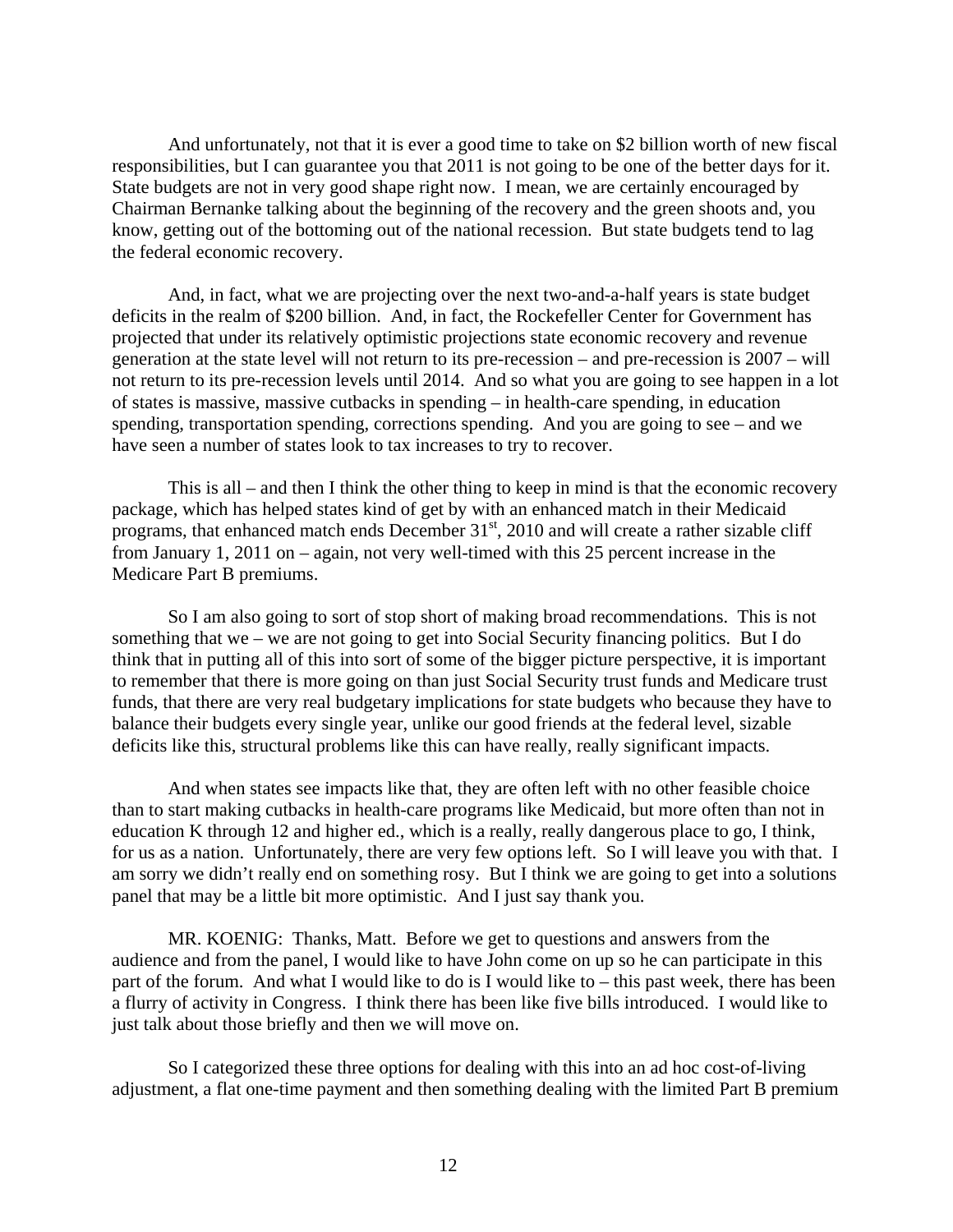exposure for those who are not held harmless. So under the ad hoc COLA, there were two bills introduced this past week – one by Representative Jones, one by Representative Alexander. Both of them would have about a 3 percent ad hoc COLA. My understanding of these bills is that they would – everything that the basic COLA would do, these would do. So what they would do is they would trigger an increase in the taxable maximum, their earnings limit exemption amount and also have an effect on the hold harmless provision.

The other class of options is the flat one-time payment. And there were three bills introduced. Representative DeFazio and Senator Sanders, I think, have introduced identical bills. Both of these would be the \$250 one-time payment. And what these are is this is basically a oneyear extension of what was done in the American Recovery and Reinvestment Act earlier this year. And there was another flat one-time payment bill also introduced by Representative McCarthy, which is \$150 one-time payment. Neither of these would have any effect on the taxable maximum, the earnings test exemption amount or on the hold harmless provision.

The last one that I put up here is limit Part B premium increase for those not held harmless. There hasn't been, as far as I know, a bill introduced dealing with this issue specifically. There was a premium buy down included in an early draft of the tri-committee health bill. That lasted for a blink of an eye and it was quickly gone.

So these are – broadly speaking, these are the three options that folks are talking about. There has been a lot of debate in the press whether anything should be done. But Congress, it appears, has taken the position that something should be done to address this situation. So with that, let me – before we get to the audience questions, I want to ask Steve because a couple of these things would – actually all of them would have some cost associated with them. So has there been any cost estimates for the ad hoc COLA adjustments?

MR. GOSS: Well, we did actually – as a result of requests from the folks who are putting forth the proposals under the number two option here – actually do some estimates and wrote a letter back to the members who had put them forth.

The number two ones, which would be a one-time payment in one month during calendar year 2010, would be relatively inexpensive. Representative McCarthy's bill, we estimated it would cost about \$7.5 billion and over the long run, it would have been negligible, of course. And her proposal, that would be just for OASDI Social Security beneficiaries. And all of these one-time payments would, of course, have no effect whatever on the hold harmless provision and what would happen with the Medicare premiums.

Representative DeFazio and Senator Sanders – we saw a proposal that we were working with Senator Sanders on that would have the \$250 payment not just for Social Security, but for SSI veterans and some other groups for a total cost of almost \$14 billion. But in the proposal we saw from him, I am not sure if this was in the legislation. There would also be an extension of the payroll tax between \$250,000 level of earnings and \$359,000 level of earnings. And that we estimated would be sufficient. It was actually solved for, obviously. It would be sufficient to provide enough revenue in that year to offset the additional cost not just for Social Security, but for the SSI program and the veterans. So in a unified budget basis, we would be okay.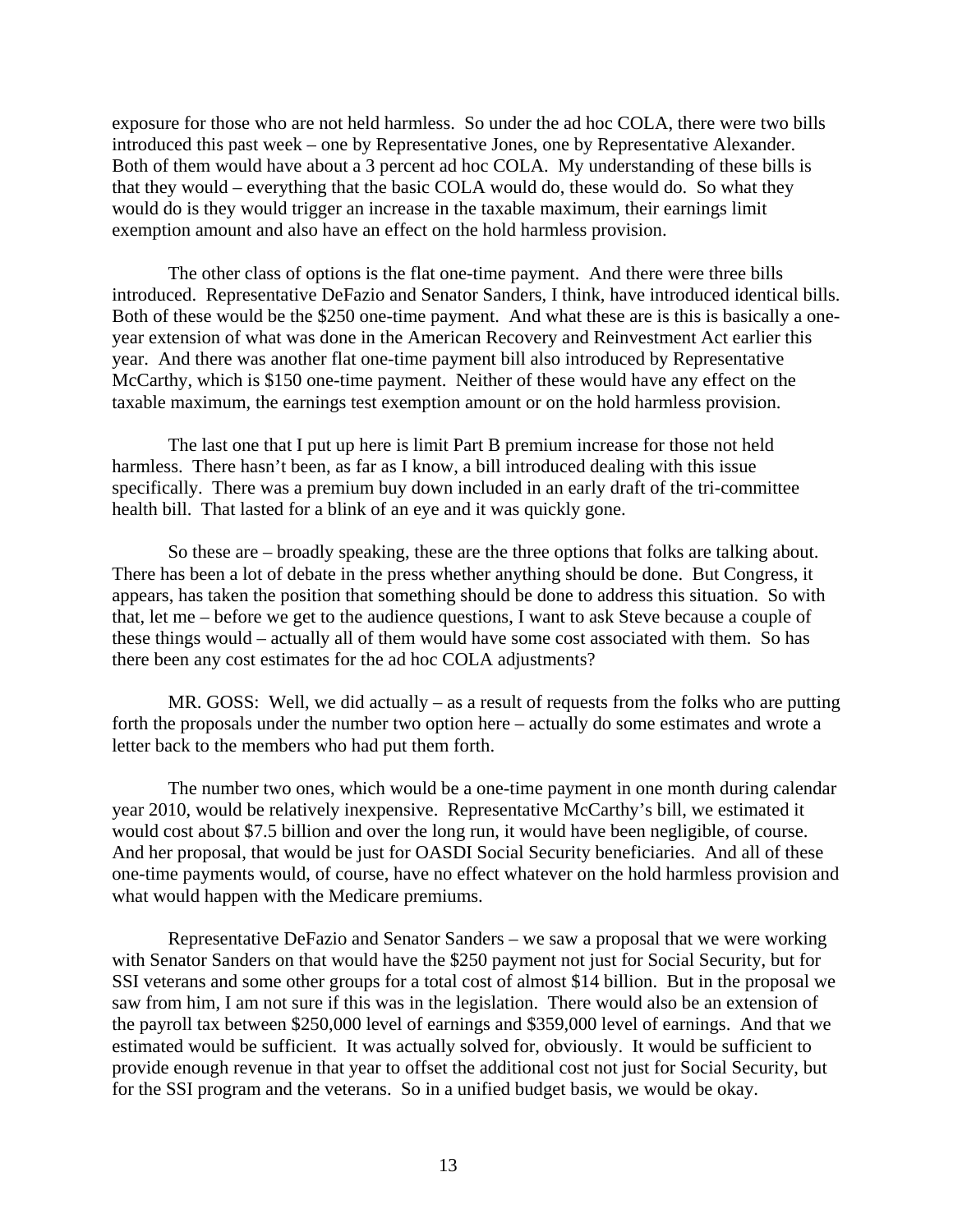The number one options we haven't really formally scored yet, but they would be more expensive because the number one options, as we understand them, it would be simply to suggest that, as Gary said, we would have under the number one options an increase in the taxable maximum because these bills would, in effect, declare that we are having a cost-of-living adjustment just as though the CPI had actually gone up.

And on the order of a 3 percent increase would have a significant cost for the Social Security program alone on the order of \$200 billion over the next 10 years because these proposals would give the 3 percent increase and then that 3 percent increase would continue to apply for the remaining life of the beneficiaries who got it as of December 2009. It could even be somewhat more expensive than that if in the process we were also resetting that computation base quarter by providing this cost-of-living adjustment. The question is would we still keep that third quarter of 2008 as the point of comparison for the next COLA in 2010 or would we reset it to the third quarter of 2009?

If we did the latter, then the cost would be even more than the 200 billion over 10 years. And for those of you who are sort of clear with the long-range cost structure of Social Security, where we have kind of a 2.00 percent of payroll deficit over the next 75 years. Our 12.4 percent tax rate if it were instantly raised up to 14.4; we would have enough revenue coming in to cover us for 75 years. This would add roughly about another .10 to that, really .09 percent of payroll and more than that if we reset the computation base quarter. So depending on how you do it, there can be more or less cost, but have very different effects.

MR. KOENIG: Thank you. Let me ask Tricia real quick. Also, on that third option where its limit – the Part B premium increase for those not held harmless. So they have some sort of buy down. Is that pretty much the only option that we have? Are there other ways to deal with this issue?

MS. NEUMAN: Well, first of all, I am really relieved you didn't ask me for cost estimates because I definitely don't have them. You know, there are ways of dealing with the premium issue. And in essence, the ad hoc payment is one of the ways. And I think one thing that needs to be thought through is what is the most – what is most administrable at this point in time because we are at the end of the year. We are at the point when premiums are going to be announced. All of the print materials are probably – I don't know if they are printed, but the Medicare new handbook. There are some practical issues that do need to be thought through.

I mean, one idea is just  $a$  – for example, you could waive – you could waive the 25 percent rule in a year with no COLA, which in essence is, I think, what this is talking about. That would obviously have some cost implications in a pay-go world that need to be thought through. I know some people have thought about carving out more people to be protected by the hold harmless. You know, maybe helping the states, maybe helping new enrollees so we don't have that notch issue we talked about.

But even if you do deal with a Part B hold harmless issue directly, you still have the issue of Part D premiums. And you still – you know, unless there is some way of compensating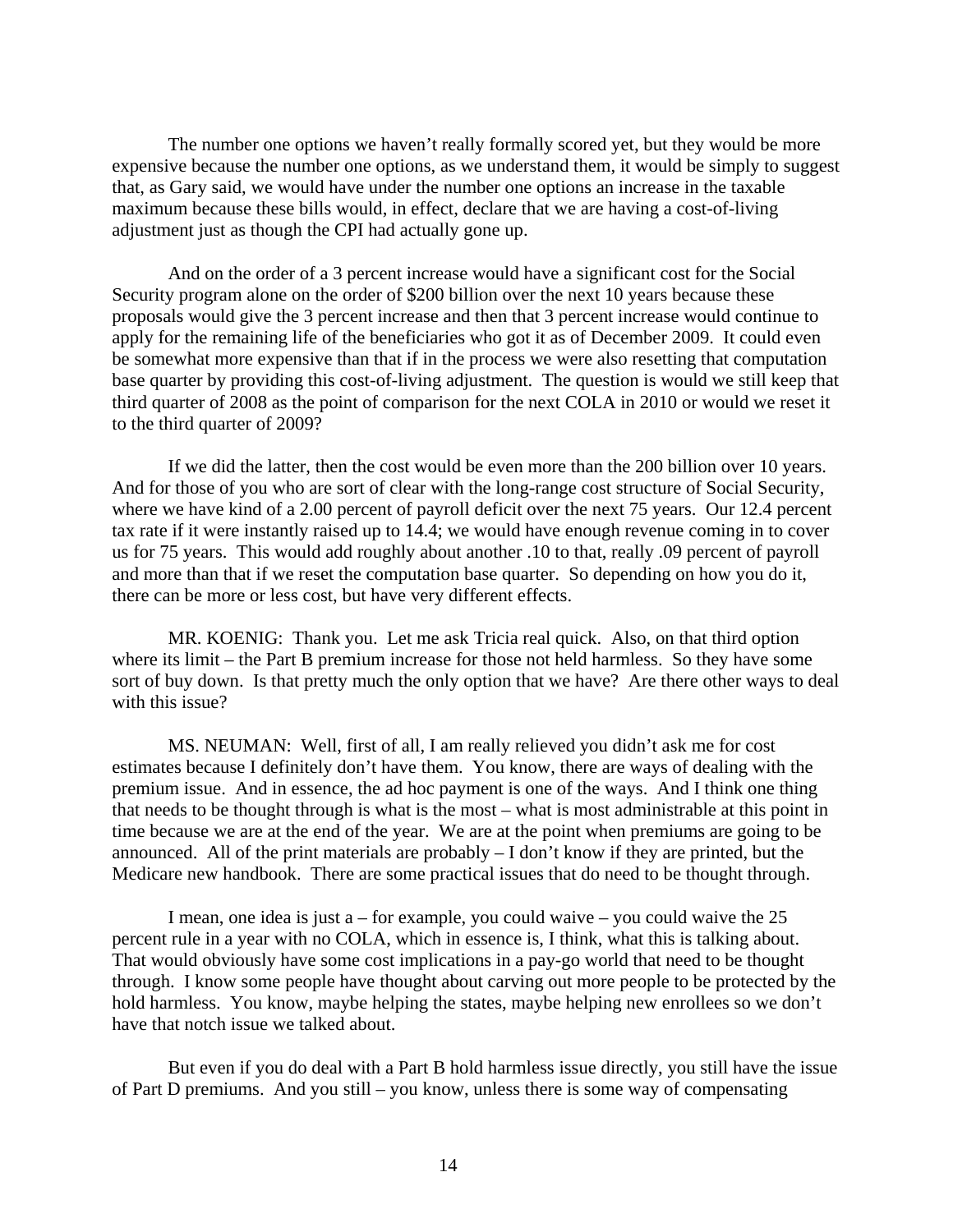people for that, either they need to switch plans – and we know people are not very good at switching plans because they tend to stick with what they have. So even if you address the Part B issue, you could still see a reduction in Social Security checks for people who just stick with their plan, which many people do.

MR. KOENIG: Let me just follow up. So you mentioned Part D. And I realize this is probably not feasible for this coming year. But is there some particular complications with putting a hold harmless provision in with respect to the Part D premiums?

MS. NEUMAN: Well, yeah, in that Part D premiums vary from plan to plan. And people have several months between now and the end of the year – in November, the end of the year – to pick their plan. So the idea of making all of that work, I just really feel sorry for Steve and the folks at CMS for making all of that seamless. I think it could be quite complicated.

MR. KOENIG: Okay, thank you. At this point, we will go ahead and we will take audience questions. I have been asked to remind the audience to hold their hand up and wait for the mike. And please identify yourself and your organization.

MR. ROTHER: And Gary, if I could, I am going to jump in because what this conversation raises, I think, are questions of context and framing that I would like to just throw out. One certain reality here in Washington is that we are in the middle of a giant health reform effort where many seniors are skeptical about whether they will be better off or not. And that certainly colors the politics. We are also facing unprecedented deficits and the idea that we need to consider something that might increase deficits further is also relevant.

And finally, there is a real possibility that Social Security reform long-term could be on the agenda as early as next year. So all of those things, I think, are part of larger context for this discussion. But the main thing that I took away from this discussion was I am not sure that there is one problem we are trying to fix. I think there might be as many as six. And it is not always clear whether we should just fix one or the other or whether we should try to do several at a time.

There is the problem, first of all, of the checks going down on a net basis for about 75 percent of the Social Security population – well, I don't know if it is actually that much; it is the Part D problem – what is the percent of the population that would have their checks actually go down?

MS. NEUMAN: Forty percent.

MR. ROTHER: Forty percent, right. So that is one problem. But a second problem is the fact that Part B premiums are going up for people whether they are higher income or new retirees or duals. And it seems like those are two very separate issues. There is also the issue of Social Security policy with regard to whether we should waive the 25 percent rule and extend hold harmless across the board or not. And what impact does that have on the trust fund?

And then there are three other larger issues. One is the fact – Steve referred to the historic accident that we are using CPI-W as the index, which doesn't even include the older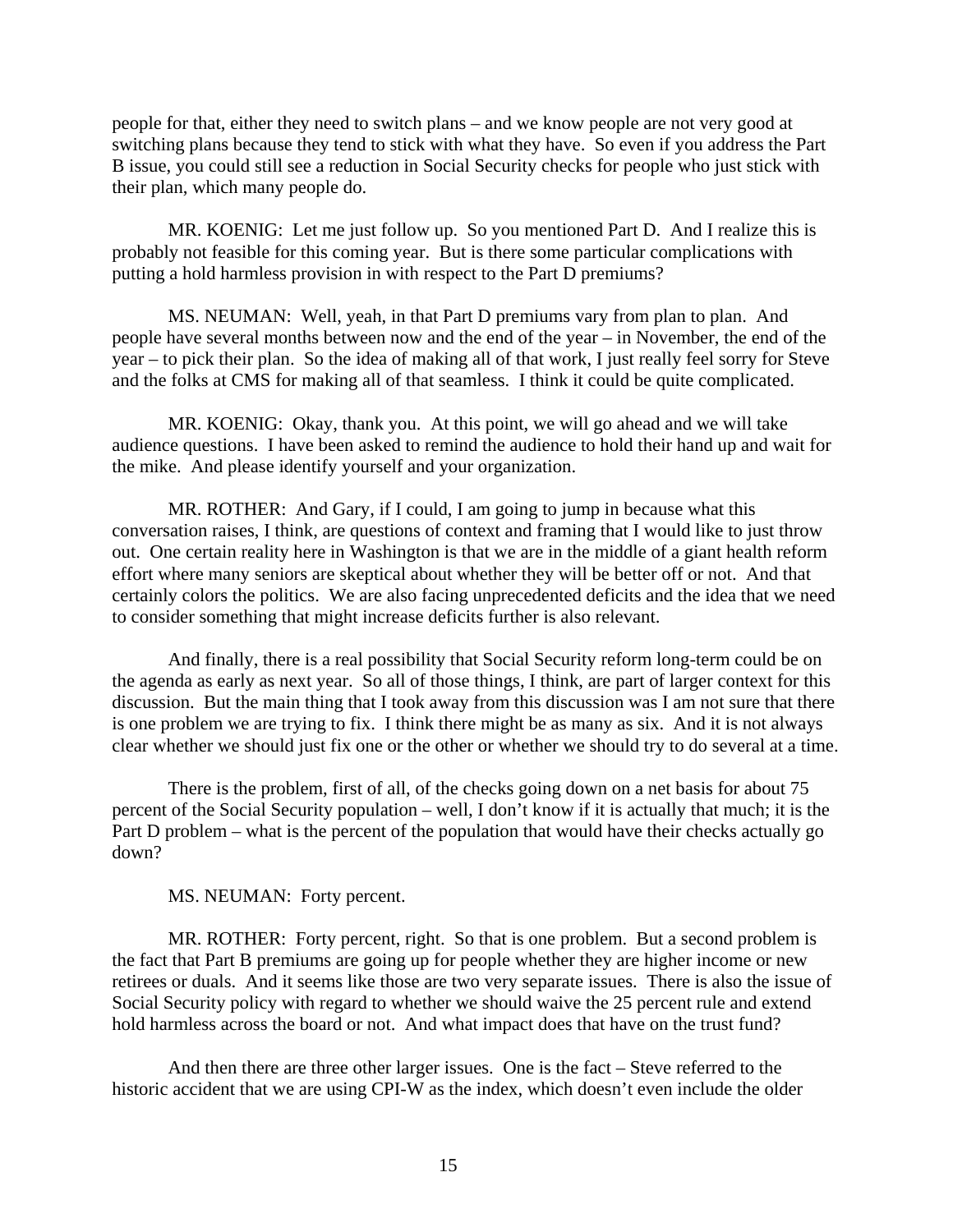population and which certainly under-weights the impact of rising health-care costs. So whether we are even using the right index. And then, of course, there is the issues relating to health reform of, why are health-care costs going up anyway? We are having to deal with symptoms. I don't know if we can get at the cost through health reform. That is part of this. But also part of it is the fact that there is no out-of-pocket cap in Medicare, so the out-of-pocket costs keep rising.

And the last framing issue is the framing around economic stimulus. Last year, seniors received a one-time \$250 payment as part of a stimulus and as part of – and accompanying to Make Work Pay. But Make Work Pay for working people was a 2-year payment. And the payment to seniors was 1-year, so that raises the option of looking at this in the context of an additional 1-year payment as part of a stimulus, not as part of Social Security. So maybe that totally confuses things. But it does strike me that we need to be clear about what problem we are trying to fix before we can decide what is the appropriate solution.

MR. KOENIG: Thanks, John. Okay, right here.

Q: Heidi Hartmann, Institute for Women's Policy Research. First, I want to say thank you very much for this panel. I almost didn't come to it because I thought to myself how complicated can the COLA be for Social Security. (Laughter.) So I am really glad I came because it is incredibly complicated.

And I agree with John that there are so many issues. One of the things that strikes me just off the bat is how irrational some of these underlying laws are like why third quarter to third quarter and not an annual average, why the W index? There is at least six, possibly more just wrapped up in this one panel discussion.

And then, Tricia, I apologize for blurting out my question, but I just want to come back to it because I am not sure what would happen. Isn't it still true that the majority of older people are retiring before 66? I mean, they are not waiting until full retirement age even though it is falling –

MS. NEUMAN: That point was right. Your point was right on that.

Q: So if they are getting a Social Security check, even though they were never enrolled in Medicare, if their first enrollment year is this year when there is no COLA increase, they are held harmless because you are not allowed to reduce their Social Security check even for a new enrollment, a brand-new enrollment.

MS. NEUMAN: Right.

MR. KOENIG: Let me just follow up on that. I thought the new beneficiaries will experience a full increase in their Medicare Part B premiums.

MR. GOSS: They will just simply pay the rate.

MR. KOENIG: They will just pay the rate. Right. So –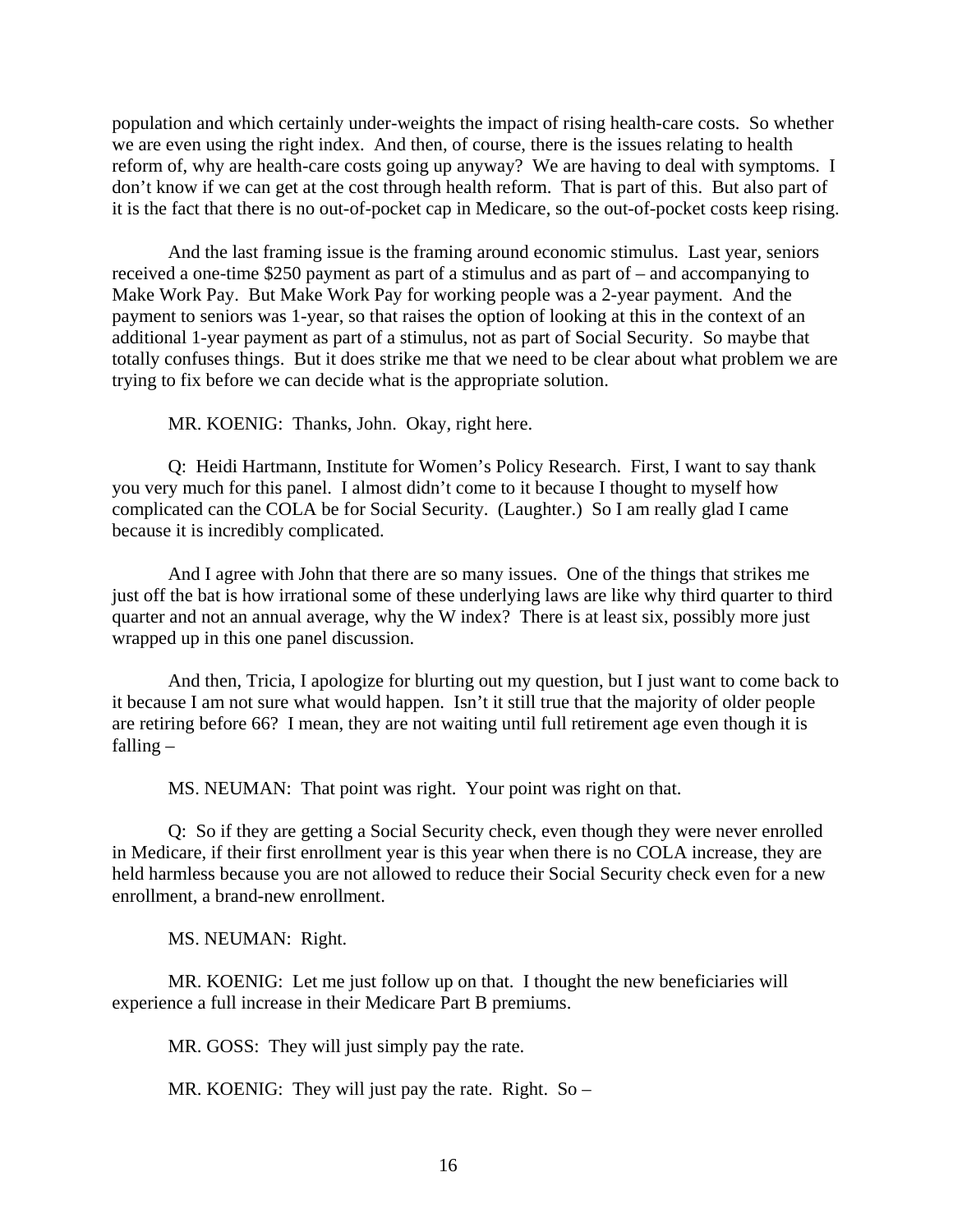Q: Well, the difference is they are – (inaudible, off mike) – Social Security – (inaudible). It is just most people retire before age 65.

MS. NEUMAN: Yeah. And I think in the estimates – and these are not my estimates of how many people would be affected. These do come from the actuaries in CMS, not Social Security. They take that into account.

Q: Frank Todisco with the American Academy of Actuaries. Just a point of clarification because there has been some misunderstanding of this in the press. It is not a correct statement to say that there will not be a COLA granted in December 2010. It is a virtual certainty that there will be a zero for December 2009.

But it is just an estimate – it is the best estimate right now that there will be a zero in December 2010. It won't take a whole lot by historical standards to get to a COLA next year. If inflation is about 2.5 percent or more over the next year, we will get into a COLA. So that is just important to keep in mind.

MR. KOENIG: That is absolutely correct. And if I misspoke, I apologize. As I said, CBO and Social Security Administration are both projecting that there will be no COLA for December 2010.

MS. GOSS: Our trustees' assumptions suggest that we will still be .9 percent shy as of the third quarter of 2010 from being high enough to be able to get a COLA. So is it possible that we are underestimating how much prices might grow between now and the third quarter of 2010 by 1 percent? Easily. You know, there is that much uncertainty for sure. But odds are probably we are going to have two in a row. And I think CBO, OMB and the trustees were all saying that. But Frank is right. It is an estimate or a guess at this point.

MR. KOENIG: The joke is we can all cross our fingers for high inflation.

MR. GOSS: If you want to go back to \$4 a gallon gas, we can get there. (Laughter.)

MR. KOENIG: Kathy?

Q: Thank you. I am Kathy Ruffing from the Center on Budget and Policy Priorities. And please understand I am not speaking for my organization. But I just wanted to point out the two proposals for a flat one-time payment of either 150 or \$250 may not really be one-time only because after all, under trustees' or CBO projections, it is going to be two or three years before there is another COLA. So we might realistically expect yet another one-time payment in 2011.

And furthermore, even after COLAs resume, they will be quite small. And there are going to be a lot of people who would be better off with a 150 or 250 payment than they would be under the regular COLA computation after 2011 or 2012. So when we do our cost estimates, we should pay some attention to political realism.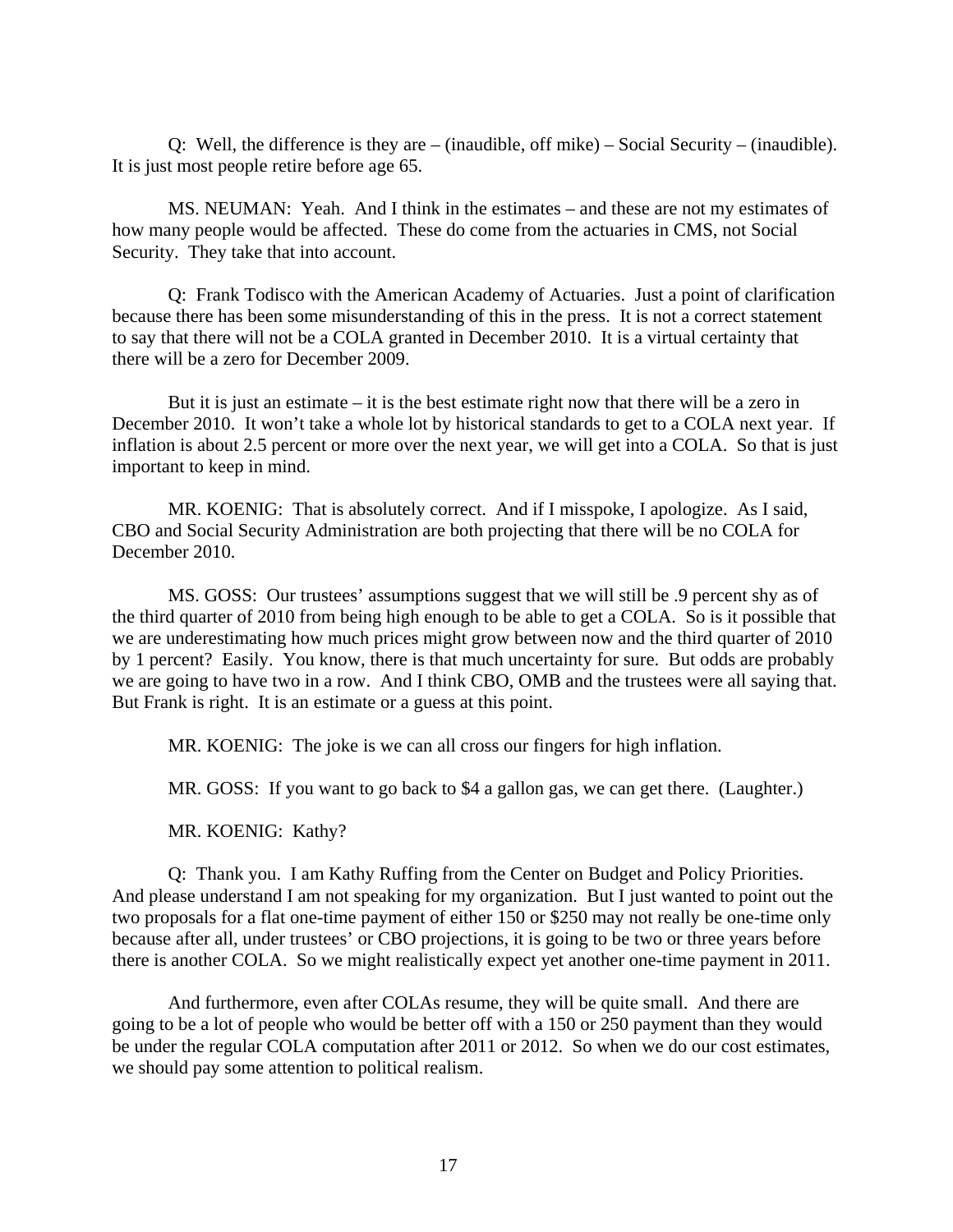MR. KOENIG: Thank you. Anybody want to respond? I think that is definitely something to be concerned about. The thing with the ad hoc COLA is it automatically gets built into the system, which is why Steve said it is so costly. But you are right. We need to consider political realities as well.

MR. GOSS: Kathy makes a good point that the cost-of-living adjustments, of course, as I think Tricia was pointing out earlier – one person has a \$300 benefit and another person has a \$900 benefit. And we have a cost-of-living adjustment of 1, 2 or 3 percent. Well, guess what? The person with the \$900 benefit gets three times as much increase just because everybody gets the same percentage.

On the flat dollar amount, everybody would presumably get the same. But, of course, that is the good news. The bad news, I guess, is that it is only in one month, one time during the year that you get it. And Kathy is also right. Certainly, if we do have zero or no cost-of-living adjustment under current law for not only December of 2009, but also December 2010, the likelihood that Congress will come back and consider another one-time payment assuming we enact one this year – and even if we don't – but it will certainly be under consideration next year. And just, time will tell.

And the one point Heidi made was about why just a quarter for the basis for calculating the cost-of-living adjustment and why not looking at sort of a longer period. We did a quick calculation. I think it is true that if we had based it on, say, the fiscal year, the whole 12-month period ending with the third calendar quarter of the year instead of just that one calendar quarter that we are basing it on now, I think we would still have a zero COLA for December 2009 anyway. It would be much closer.

I think the reason really for doing it on the most recent quarter that is available as opposed to the most recent whole year is that while it would be smoother – you know, we wouldn't have these sort of bumps up and down the way we have with just looking at one quarter – arguably, it wouldn't be quite as current a measure of what the rate of increase in inflation is. So, you know –

MR. ROTHER: I will take a crack also. I am not sure that, again, going back to what is the problem we are trying to solve. I don't think the problem is low inflation in the economy. I don't think the problem is if we had accurately measured prices for seniors and there wasn't an increase and they didn't get a COLA, that is not a problem. The problem, at least in my mind, is the discrepancy between what is happening in health-care cost and what is happening in the CPI, and the fact that because of the deduction from the check for premiums, then the net check could go down. That, to me, is the problem.

Q: Hi, Alice Wade from Social Security. I have a couple questions for Tricia. And I was just a little confused about the newly eligibles because if somebody is 64 receiving Social Security benefits. They turn 65 in 2010. Aren't they hit with the whole Medicare premium because they weren't paying Medicare premiums before? So it would be anyone who is first eligible for Medicare, perhaps, maybe? That is question number one.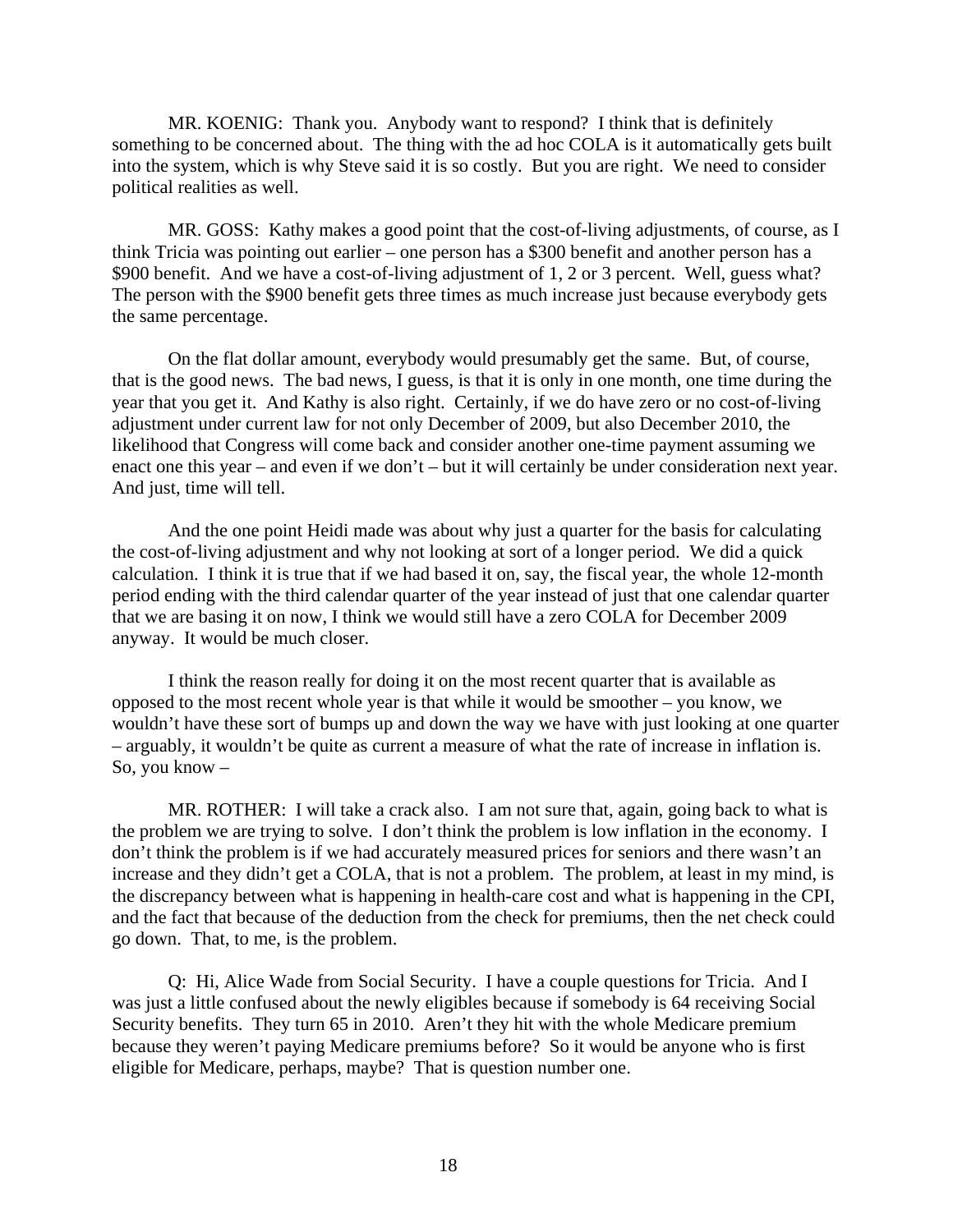Question number two is how about the people that are Medicare only? Would they also be hit for the full premium? And then I have one question for Matt. (Chuckles.) I know that state budgets are going to be very stressed. Maybe I didn't understand, so I will ask you. You said something about the federal match percentage. And is that – did you say it was going away for Medicaid? Or did I misunderstand that? Thank you.

MR. SALO: Sure. Let me answer the last question first because it is relatively brief. No, the federal match for Medicaid is not going away. What is going away is an enhanced match that was provided to states as part of ARRA, the American Reinvestment and Recovery Act, which added roughly – the way Medicaid is financed is it is a combination of state and federal dollars. And on average, the federal government pays about 57 percent of the program and the states about 43. And it varies widely from state to state. But the average is 57-43.

The recovery bill provided a time-limited – it ends the end of 2010, about a 7 percentage point increase for states, which has been enormously helpful for state budgets over the past year or so. And a big reason why you haven't to date seen really draconian cuts happening in states. But come January 1, 2011, under current law, that goes away.

MS. NEUMAN: Okay, back to me. Well, as you saw, we were caucusing on this new enrollee issue. (Laughter.) And I think we are ending up where we think is some measure of truth. And if not, I don't know how we will correct any impressions here is that it is for people who are new to both programs, who would be – who would not – who would end up paying the higher premium.

Right? Yeah. So for people who – that would be the subset of new enrollees. They would be coming on to both programs at the same time who would not be protected and would pay the higher premium. Yes?

MR. : They would pay the full premium.

MS. NEUMAN: The full higher premium. And the second question had to do with people who are Medicare only. And there are not that many of them. But they would obviously – Medicare only and not Social Security – but they, too, would be in this group of people who are paying the higher premium.

Q: Carol Simons, AARP Bulletin. I have a question about inflation. This could turn into a little economics lesson. But you mentioned – you just mentioned if we have \$4 gas again, we will be able to reach that inflation rate that spiked in December – in the third quarter of 2008. Isn't that a high benchmark for us to keep getting over? And couldn't this happen again?

MR. GOSS: Well, it certainly can happen again. I mean, inflation doesn't always go up in a very steady pace. And you can have these strange little situations like when we had the spike in oil prices that pulled a lot of other prices along with it, of course. Now, if you are a farmer, you are harvesting your wheat and you have got these big machines out there burning diesel. Well, the oil is going to make the price of that diesel higher, too. And you are going to have to charge more for your wheat. So everything rises with that ship.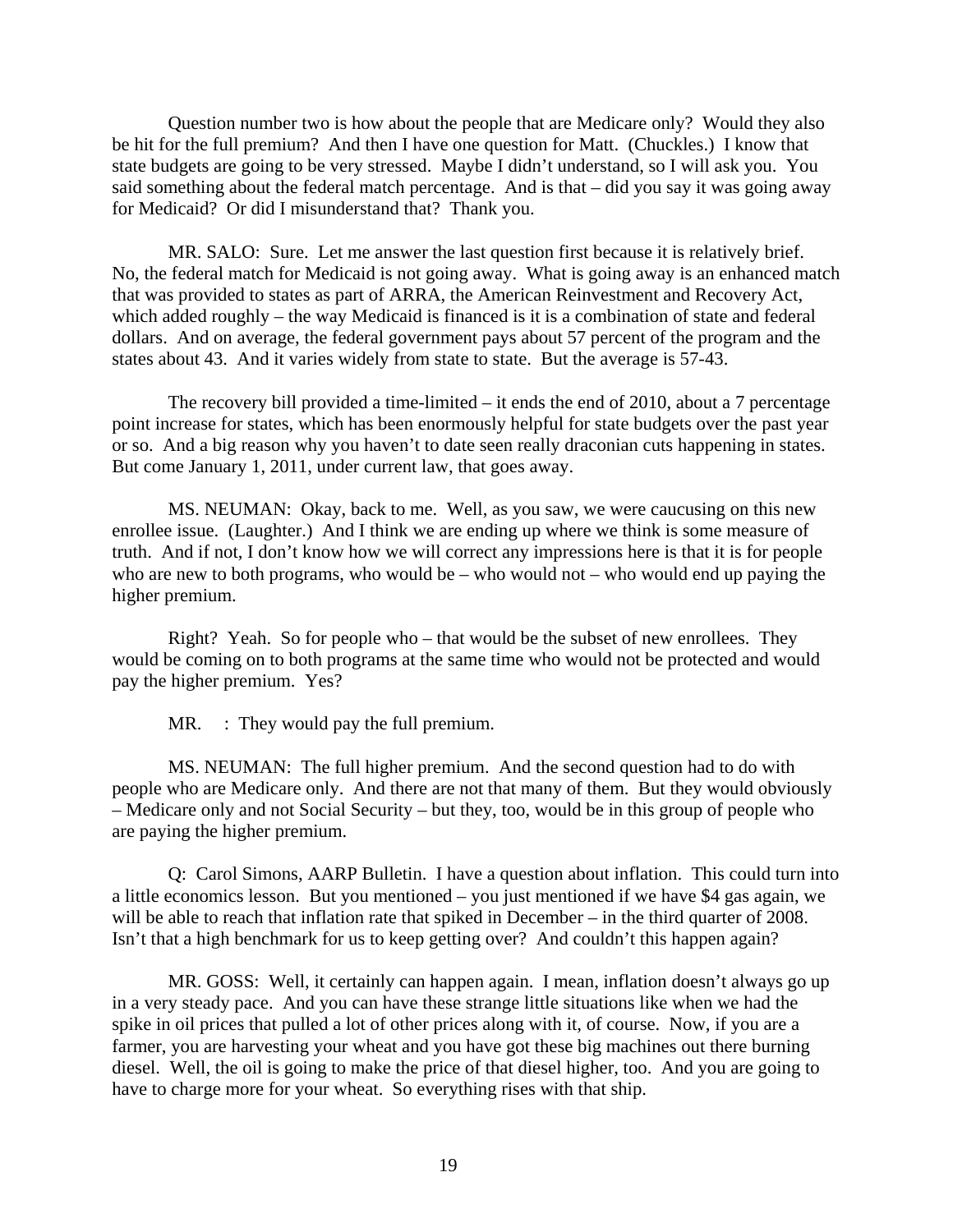Can distortions like this happen again? Absolutely. And as Heidi was pointing out, as long as we are just focusing on one quarter – it would be even worse if we were focusing on one month – then there could be even more bouncing around of this index. That is a possibility. But I guess one thing I would point out, though, is to be careful about the language.

Some people are saying that we are in a period of deflation because we did have a period of deflation. It was from the third calendar quarter of 2008 to December of 2008. I mean, that is it. If you look after December of 2008, prices have been rising steadily ever since. So that is a really brief period of deflation. And we all saw it at the pump price of gasoline just from that one thing that happened.

Ever since then – gasoline – prices have been rising. Everything else has. And if you just look at the graph of the CPI, it is rising at a fairly steady rate. Our trustees assume that ultimately, the CPI-W will grow, you know, a little bit less than 3 percent a year, about 2.8 percent a year. I think CBO and OMB are down in the low twos.

And that is just a matter of what you think is most likely. But inflation in the future is expected still to continue, but not in an absolutely rock solid steady rate. So we are still – we have the potential of seeing other times when there may not be an increase in the CPI from one third quarter to the next third quarter. So this could come up again.

MR. KOENIG: Other questions? All the way in the back there.

Q: Hi, Mary Beth Franklin with Kiplinger's Personal Finance Magazine. And not to belabor the point, but to once again go back to the new enrollees. As was pointed out, it is very common for people to collect Social Security benefits early before they are eligible for Medicare. So 2009, I have Social Security, 2010, I quality for Medicare for the first time. And it is deducted from my Social Security check. My Social Security net payment is going to be smaller regardless. It is the first time Medicare is taken out. So do I pay the full Medicare premium or the hold harmless premium?

MR. GOSS: We believe you pay the full premium. Personally at least, I would just like to say I always love in any forum to show ignorance because that is the only way that you can be sure to eliminate the ignorance if someone else knows for sure better than what our caucus result is here. We believe that in exactly the situation described – because obviously, even if we charge only \$1 for the premium, that will make your benefit potentially go down, especially if we charge the whole 96 or 98 or 104 or \$120. So we don't believe that there are any restriction from the full premium that is paid in the first year that a person is eligible for Medicare, even though they have already been getting Social Security.

MS. NEUMAN: But I will tell you what. Anybody who has got a burning question about this, we will look it up because both of us really want to make sure we are right about this. And if you would give us your card, we will let you know.

MR. KOENIG: John?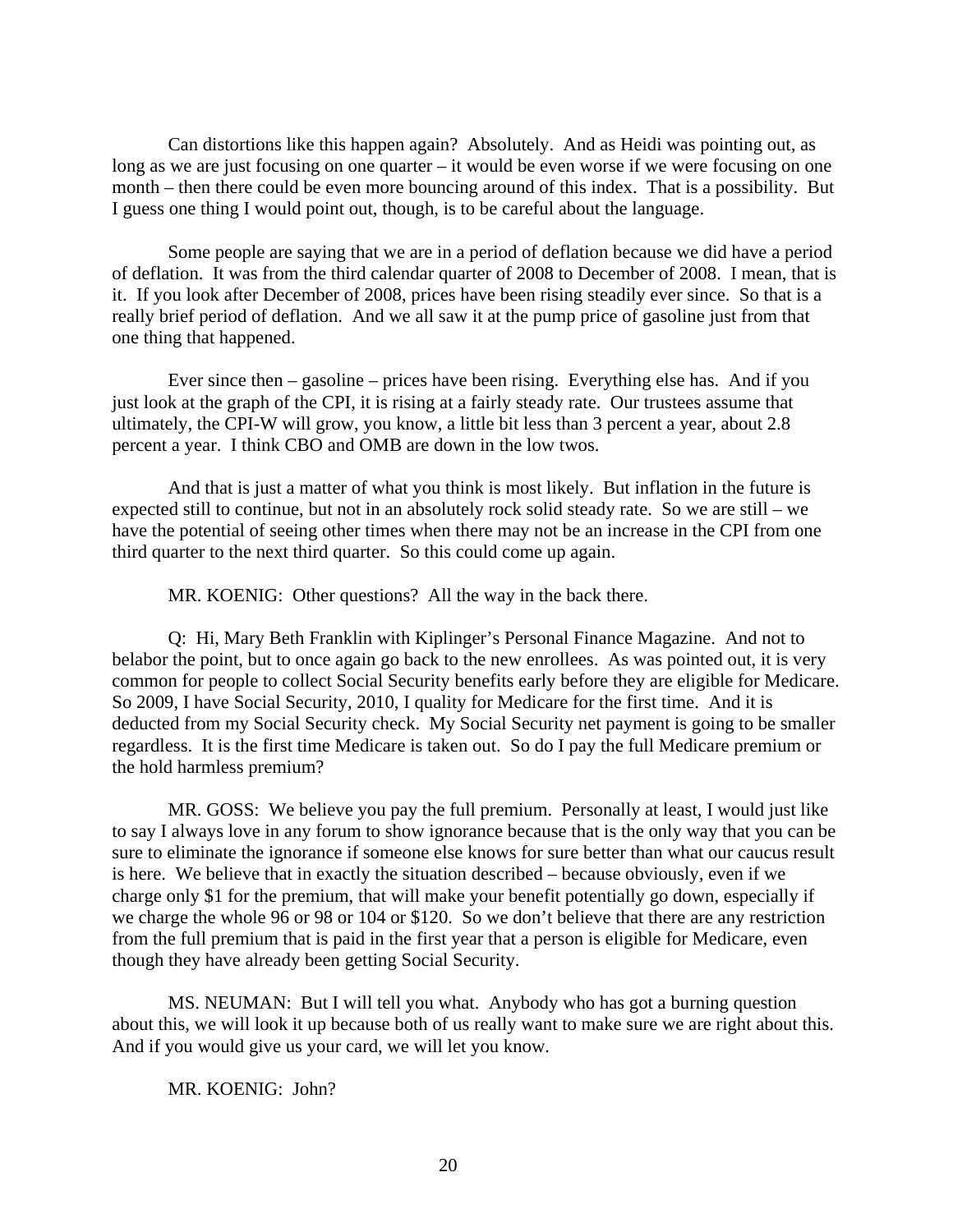MR. ROTHER: Gary, I had a question for Steve. I raised the issue of whether we are still using the right CPI. And I wondered if you could suggest whether the experimental CPI index, the CPI-E, would be an appropriate solution to the problem that we are discussing.

MR. GOSS: I am not sure it would be a solution. We haven't looked explicitly. I am pretty sure given the extent to which we had the drop off in the CPI, you know, late last year that the CPI-E for elderly would also have had a decline and we wouldn't be having a COLA this year. But it is a very good broader question as to whether or not the CPI-W is the right index.

As John pointed out, it only covers a third of the people and it is only urban wage earners and clerical workers, which means almost by definition, it is not our beneficiaries. The good news, though, is the difference between the CPI-W and the CPI-U is not a whole lot. I think they average within about one-tenth of 1 percent in the growth rate. The CPI-E, which is elderly, and it is an experimental index.

And a lot of people looked at this, including folks at the American Academy of Actuaries. Over a historical period, there has been as much as about a three-tenths of 1 percentage point difference largely because of higher waiting on medical costs for the elderly. And certainly, you can make an argument that perhaps we should have a more finely tuned index, even though it would be for the elderly and not all of our beneficiaries are elderly. But arguably, a lot of folks who are getting disability benefits under our program are faced with the same kinds of cost structure that the elderly are. So you can certainly make that case. And it would be a little bit higher.

The only other thing I would point out. Another thing that people often talk about if we are going to talk about all the kinds of CPI indices that you could look at, there is one other that is on the table that you all have probably heard a fair amount about. Those are called chained CPI-U. The chained CPI-U is another variant. And we could have a chained version of the CPI-W or a chained version of the CPI-E. And the so-called chained index is simply one where you take into account the fact that when the price of one thing goes up a lot more than the price of another, you might decide not to buy so much of that thing. It went up a whole lot in price that year and instead buy a lot more of the stuff that didn't go up much in price. This is referred to as substitution bias in the CPI.

And if you adjust for that, you can get a lower growth rate in the CPI. I think there is a counterargument to that exactly as I think, perhaps, John was suggesting. Most of our beneficiaries don't have that much latitude about saying well, I am not going to pay for food this year and I will buy a Mercedes-Benz instead. (Laughter.)

You know, I mean, a lot of people, you know, in our economy, you know, hopefully a lot of people in this room do have that option. But a lot of our beneficiaries don't. So the ability to sort of swap out a month's broad categories of goods and services isn't probably as much there for beneficiaries who you could probably make a case that possibly this chained CPI concept may not be as appropriate for the cost-of-living adjustment.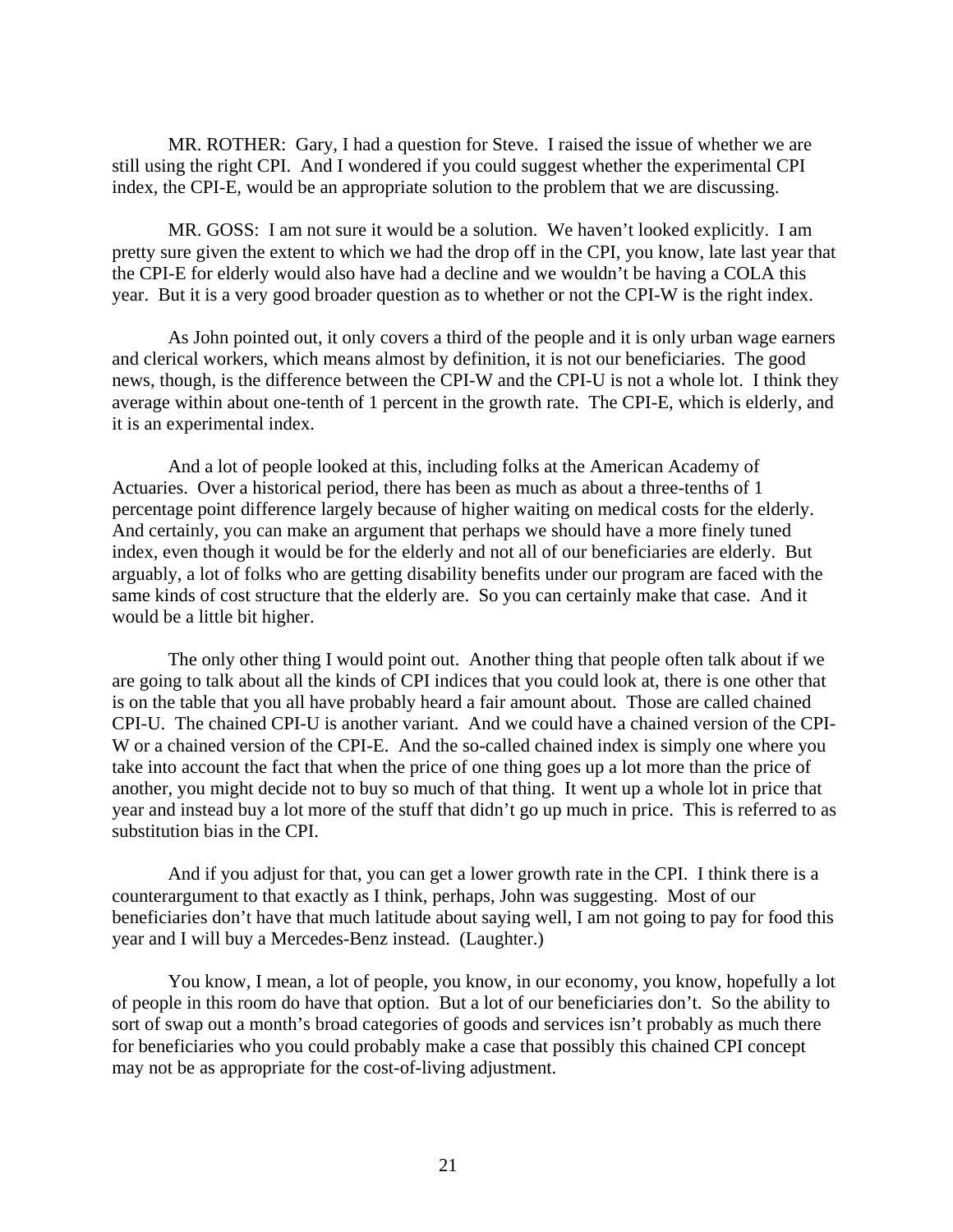MR. ROTHER: And if I could follow up with a different question. Steve, Tricia mentioned the lead time that is needed to adjust CPI. Could you address that? Do you have a sense of is there a firm drop-dead date for legislative action if we are going to change the checks in January?

MR. GOSS: I think what we have heard is about the middle of the upcoming month, October, is when we really need to know what the Part B premium is for Social Security systems to be able to take it into its stride and be able to do full testing. Nobody wants us to be going out there and have the systems working where there would end up being problems with it.

And it takes a lot of testing for all these, many tens of millions of computations that have to be done for individuals. So about the middle of October is when we are really hoping that we will have the Part B premium locked in and therefore, any legislation that would affect it done by then.

MR. ROTHER: So we have three weeks to get this done? (Laughter.)

MR. KOENIG: Any other questions? All the way in the back.

Q: Hi, I am Trish Nemore from the Center for Medicare Advocacy. There is another group of people who are – well, they are actually a group already talked about. But anybody who loses their Medicaid or Medicare savings program, which pays the Part B premium for them, is affected by paying the higher premium rate. And that is hitting the lowest-income people hardest. There are people for whom the states will be paying the increase if they retain program status. But if they lose program status, they will be paying the higher amount. So that is a great concern for low-income people.

MS. NEUMAN: I was just going to say that is a really good point. And I should acknowledge, Trish, that you all have done really good work on this issue and have a policy brief that points that out. Another group that I mentioned – it is another low-income population; I just want to explain it a little bit more – are the people who are low income – this is a Part D issue – who are eligible for, but not receiving the low-income subsidies under Part D.

So in addition to people who fall off of the Medicare savings programs who would pay the higher Part B premium, there is also a group of people who could see their Social Security checks decline because they are not receiving the low-income subsidy benefits to which they are entitled. And there are about 2 million people in Part D plans who are eligible for these subsidies, really should not be paying their Part D premiums, but are. And so that is another maybe overlapping group of low-income people who we should be concerned about.

MR. KOENIG: Matt, did you want –

MR. SALO: Yeah, I would just thank Trish for raising that point because I think it really does help to illuminate one of the major policies that is going on here that makes no sense whatsoever. Because when you step back and look at it, I think no one in their right mind would design how Medicare works for low-income people the way they have because you have a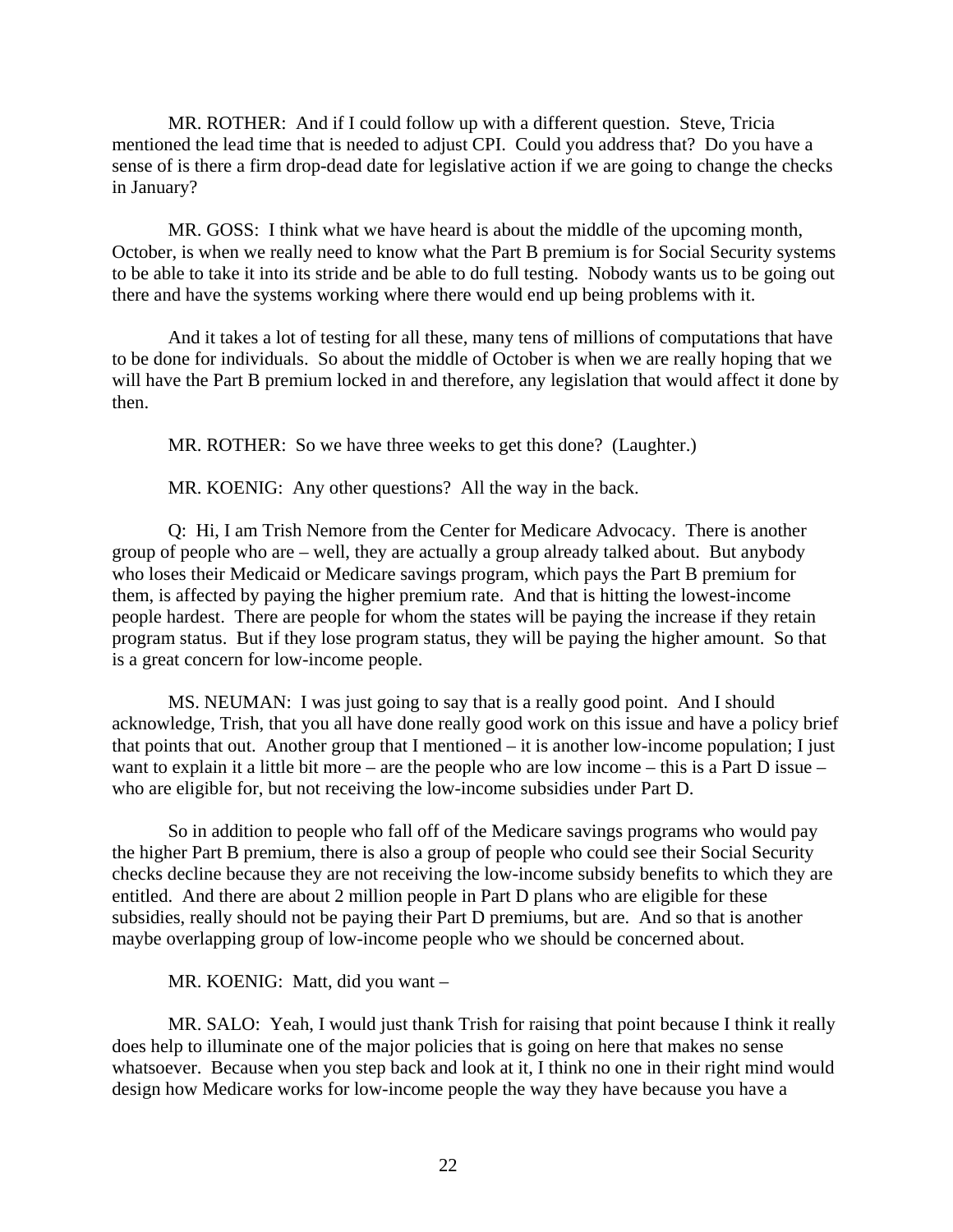population here – again, these are the dual-eligibles, the low-income, often very frail elderly and people with disabilities.

We have acknowledged as a policy matter that the premiums, co-pays and deductibles for this very low-income population are higher than they can afford. And I think we can all agree that is correct. However, the policy decision about what do we do about that makes no sense whatsoever. The smart thing to do as a policy matter would be to say if you are at pick whatever income level you determine, you can't afford the premiums, you should say you don't have to pay them. Medicare waives the premium or the co-pay or the deductible or what have you. That would make sense.

That is not what happens. In order for these very low-income, very high, you know, acuity, very frail individuals to get relief from Medicare's premiums, co-pays and deductibles, the system forces them to go down to the welfare office and apply to get Medicaid, a program run by a different level of government, to pay those premiums, co-pays and deductibles on their behalf. That makes no sense for lots of reasons.

It makes no sense to treat low-income seniors that way. It obviously burdens state budgets in a way that is inappropriate. And as Trish points out, there is not 100 percent take up of the eligible low-income seniors and people with disabilities. It may be very high in some cases, but it is not 100 percent. And for whatever reason if you are – if you did not get down to the welfare office to sign up or whatever, there isn't anything there to protect you from the cost of that premium, co-pay, deductible. And yes, you would at the very bottom of the income scale be responsible for this huge bump. It makes no sense whatsoever. And I think it is clearly one of the things we should do away with from a policy perspective.

MR. KOENIG: Any other questions? Let me ask one more question here. To what extent should the policy discussion of what to do be considered in the broader context? And I think John talked about this in terms of what has happened within the last year in the economy. This is not necessarily just a Medicare issue or Social Security. So to what extent should we consider the broader economy when thinking about the solution?

MS. NEUMAN: It is not just a Medicare issue. But the elderly people and disabled people live within the broader economy. And so they are affected by rising health-care costs more so than people who are not on Medicare, perhaps. And they are affected when they live on fixed incomes or they might have supplemental income, maybe money in the stock market that is way down from where it once was because they, like everybody else, have lost investment income.

So I do see this situation fitting in fairly well into the broader economic picture for other people. And I know there have been stories in the press about look, a formula is a formula and we ought to live with the formula. But I am wondering whether people on Medicare really see that they have had a better year relative to others. And my guess is they probably don't feel that way since they too have lost money and they are burdened with rising health-care costs.

MR. KOENIG: Any other questions? All right, down here. Can you wait for the mike?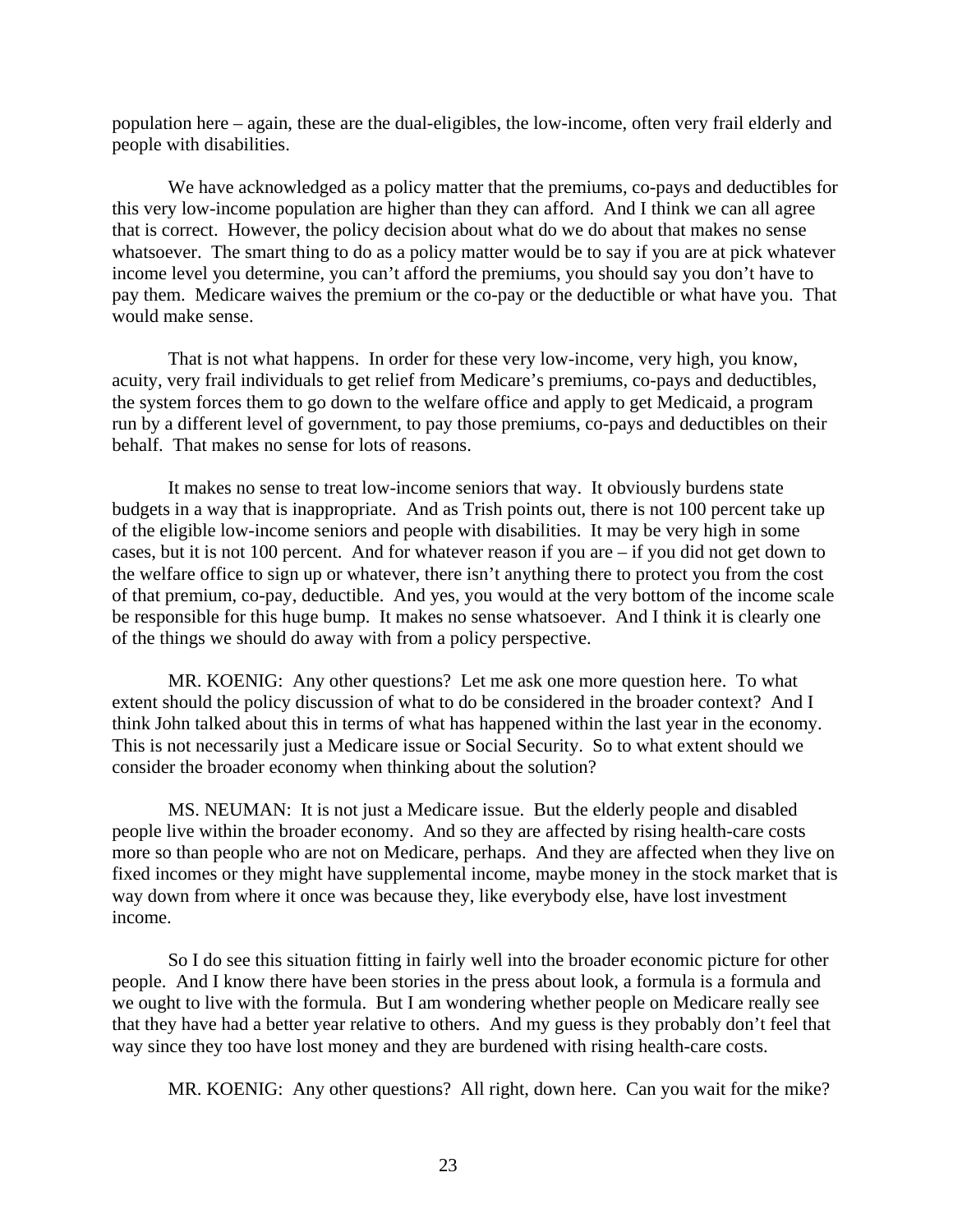Q: It strikes me that while there may be some folks out there who are asserting that the deficit is already too big and how can we spend this money, that there has been a lot of money spent 'til now on all sorts of other people. I think – and senior citizens, for example – many senior citizens say, well, all that money went to Wall Street. You know, so what happens when the economy is bad for us? People say, well, we are going to take up Social Security next so we can cut Social Security benefits to pay for that gigantic deficit.

MR. KOENIG: Any other questions? We are about at 11:00. We have time for one more question maybe.

Q: I was just thinking that another irrationality – I don't know if it was commented on is that thing about the base maximum taxable earnings not increasing. Doesn't that hold over from when the COLA was discretionary? So you could argue that, well, if the COLA is discretionary – in other words, real costs have gone up in the economy, but families – older people aren't getting it, well, then, we shouldn't tax wage earners because the wage earners are going to have to help the older people more.

But if they didn't get the COLA because there was no increase in costs because there was no inflation, then the average family shouldn't have to give their older people more and so there isn't really any rational reason for not increasing the taxable wage base. Just yet another issue.

MR. KOENIG: Do you know, Steve, how that came about?

MR. GOSS: Well, actually, my understanding is that it was in the 1972 amendments, where the automatic COLAs were first enacted and where we also put in the coupling of the no increase on the taxable maximum. Your comments about the logic, I agree, it kind of escapes me, too.

 MR. KOENIG: Any more questions? Otherwise, I will ask Janet to come up to conclude. I would like to thank the audience and the panel for what I thought was an interesting and informative discussion.

MS. MCCUBBIN: Yes, I want to echo Gary's appreciation to those of you who have attended today and also to our panelists who have tried to disentangle this very complicated issue for us. I think we almost all of us had the same reaction that Heidi mentioned and Gary mentioned when we first heard about the no COLA, which is well, that seems logical and it seems straightforward. And then when you dig a little deeper, you find out it is not straightforward at all and it deserves very careful consideration.

So I thank all of you. And I want to also draw your attention to the papers in your packets. This is a very complicated issue, but Tricia has an excellent paper in the packet. Steve's slides are in the packet. And we also have released a fact sheet today that talks about the CPI-U, the CPI-W, the CPI-E and the superlative chained price index to lay it all out for you a little bit – in a little bit more detail. So I encourage you to take a look at those at your leisure.